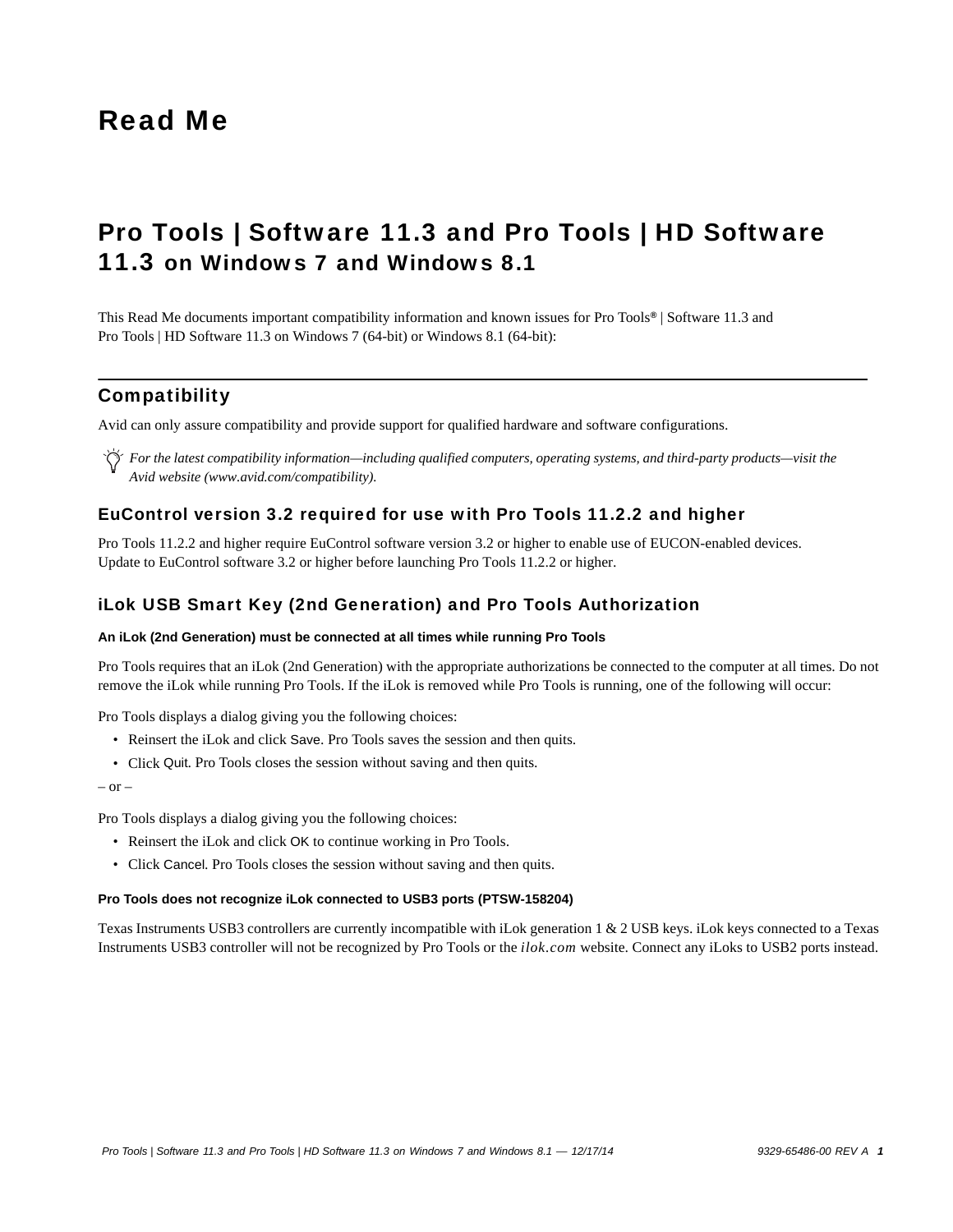### Installing Pro Tools 11 Plug-Ins

#### **The Pro Tools Installer no longer updates purchased plug-ins. Download these installers separately.**

If you have purchased any Avid plug-ins, you must download the related installers from your Products page at *account.avid.com*. The Pro Tools installer still contains all bundled Avid plug-ins, such as Channel Strip and D-Verb.

### Co-Installing Pro Tools 10 and Pro Tools 11

#### **Pro Tools 10.3.6 is the first version of Pro Tools 10 that supports installation on the same system with Pro Tools 11.1. Co-installation is not supported for Windows 8.1**

If you have an earlier version of Pro Tools installed, it is recommended that you perform a clean uninstall before installing Pro Tools 10.3.6 (or higher) and Pro Tools 11.1 (or higher).

### General Compatibility

#### **Pro Tools 11 does not support video capture (PTSW-181456)**

Pro Tools 11 does not have the ability to record video to the timeline. Co-install Pro Tools 10.3.6 (or higher) on the same system and use an Avid Mojo SDI to record video into Pro Tools 10. The captured video can then be used in Pro Tools 11.

#### **Pro Tools 11 does not allow import of WMA files (PTSW-181506)**

If you attempt to import a WMA file into a Pro Tools 11 session, Pro Tools cannot convert the file and posts a "file is unreadable" message. Co-install Pro Tools 10.3.6 (or higher) on the same system, import the WMA file, and convert it to a format supported by Pro Tools 11.

#### **Pro Tools 11 sessions that use more than 4 gigabytes of RAM will cause Pro Tools 10 or lower to quit unexpectedly (PTSW-181963)**

If you attempt to open a Pro Tools 11 session that uses more than 4 gigabytes of RAM in Pro Tools 10 or lower, Pro Tools will quit unexpectedly. To open such sessions in Pro Tools 10 or lower, first reduce the amount of session RAM usage to less than 4 gigabytes in Pro Tools 11 by removing virtual instruments that take up system memory.

#### **OMF files that contain video are not compatible with Pro Tools 11 (PTSW-184397)**

OMF sequences that contain video cannot be imported into Pro Tools 11. OMF sequences that contain embedded or referenced audio files can be imported into Pro Tools 11. To import a sequence that contains video media, use a linked AAF sequence.

#### **Pro Tools session file formats version 4.x and lower are not supported in Pro Tools 11 and higher (PTSW-181049)**

Pro Tools session files from Pro Tools versions 4.x and lower are not recognized in Pro Tools 11 and higher. In the Pro Tools Workspace, these files are listed as "unknown," and cannot be opened. Co-install Pro Tools 10.3.6 (or higher) on the same system and open the session files in Pro Tools 10. Save the session in the current Pro Tools session format, then open the session in Pro Tools 11.

#### **Automatic Update Notification will not connect through a proxy server that requires authentication (108837)**

Software Updater will not find an active Internet connection when behind a proxy server that requires authentication to gain Internet access. To work around this, the client machine with Software Updater needs to be moved out from behind the proxy, or the proxy needs to allow HTTP access via port 80 without requiring authentication.

#### **Aero causes errors at lower HW Buffer sizes (103563)**

With Aero enabled in Windows, Pro Tools will not play back without errors at HW Buffer sizes of 128 and below. Turn off Aero if you want to use lower HW Buffer sizes.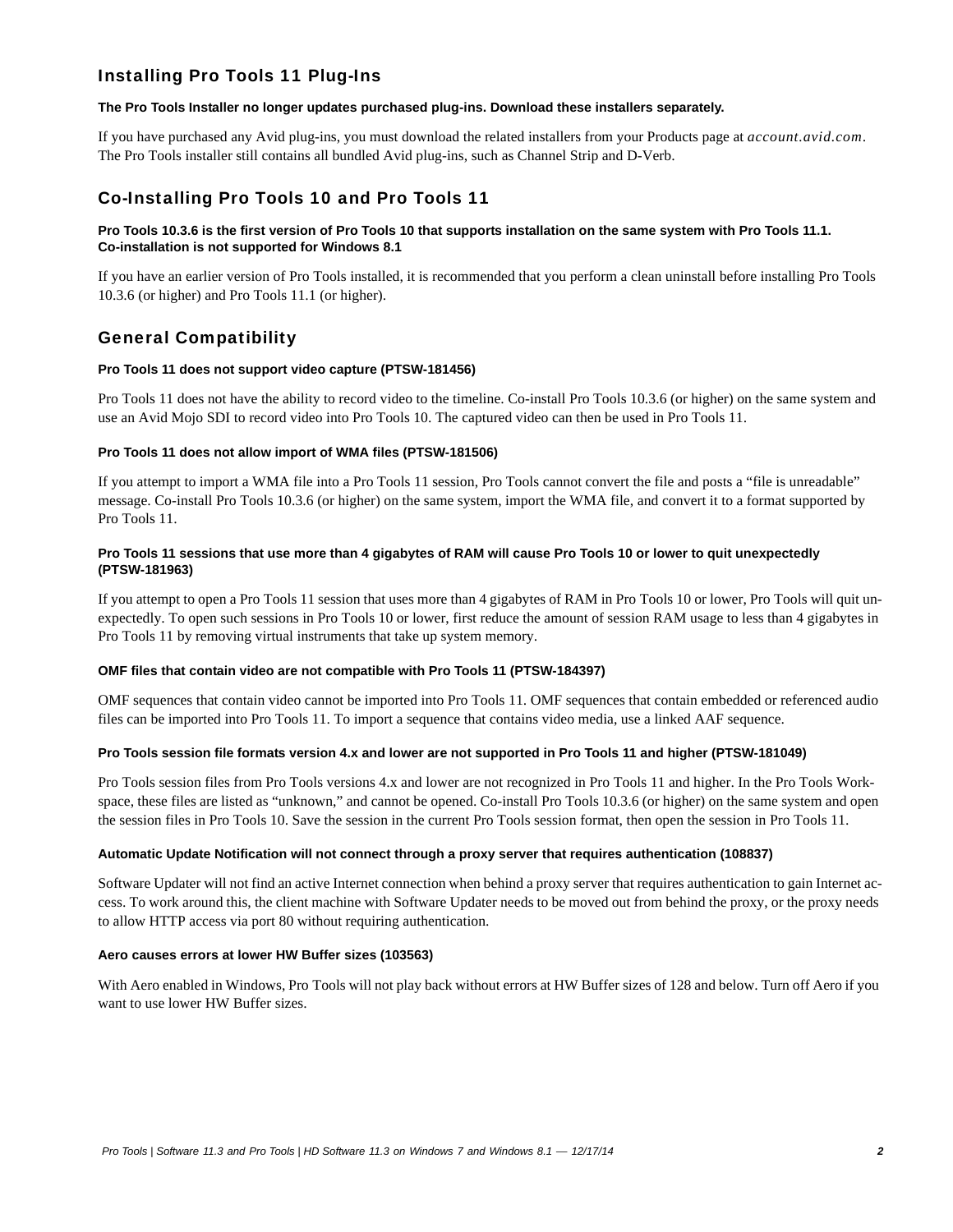# Eleven Rack

#### **Eleven® Rack Guitar Window not available in Pro Tools 11 (PTSW-184398)**

Pro Tools 11 does not provide the Guitar Window for Eleven Rack that is available in lower versions of Pro Tools. Avid has made available a 64-bit standalone version of the Eleven Rack Control Window found in Pro Tools 10 and earlier. Please see the following page for more information about the 64-bit standalone Eleven Rack Editor: http://apps.avid.com/eleven-rack/

### VENUE

#### **VENUE systems with two HDx Option cards may not be recognized by Pro Tools | HD Native systems (PTSW-142834)**

If a second HDx Option card is installed in a VENUE system, it may cause both HDx cards not to be recognized by HD Native systems. A single VENUE HDx Option card is recognized properly by HD Native systems, so for consistent performance it may be necessary to de-install the second VENUE HDx Option card.

#### **Create Session from VENUE is not available in the Pro Tools Quick Start dialog (PTSW-190008)**

Even if your Pro Tools system has previously established a connection with a VENUE system, the Create Session from VENUE option is not available in the Pro Tools Quick Start dialog when launching Pro Tools. To create a new session from VENUE, cancel the Quick Start dialog and choose File > New Session. The Create Session from VENUE option is available in the New Session dialog.

# Issues Resolved in Pro Tools | Software 11.3

**Pro Tools reports an "Automation Too Dense (AAE –9155) error when soloing/unsoloing. (PTSW-196601)**

**Importing MXF files from Pro Tools into Media Composer can result in incorrect files being linked due to matching sourceID. (PTSW-194005)**

**Pro Tools reports an AAE-9173 error during real-time bounce to disk. (PTSW-195074/PTSW-197275)**

**The timing of automation may be off when there is delay induced by plug-ins further down in the signal chain. (PTSW-196906)**

**When loaded as a session, certain AAF Files exported from MC 7.0.4 and 8.3 may cause Pro Tools to quit unexpectedly. (MCDEV-2132)**

**Some types of ProRes 422 files show black rather than the expected video when played back in Pro Tools 11.1.3 and higher. (UME-1101)**

**Certain Apple Pro Res files do not display correctly in Pro Tools (they appear as blank video) even though the files open without presenting an error. (PTSW-196429)**

# Issues Resolved in Pro Tools | Software 11.2.2

**In certain mixer configurations, virtual instruments on Auxiliary Input or Instrument tracks that are configured to receive MIDI from standalone MIDI tracks are now correctly time-aligned in offline bounces. (PTSW-195783)**

**Taking Pro Tools offline and then bringing it back online while a connected Soundmaster transport is rolling no longer stops the Soundmaster transport. (PTSW-195743)**

**Pro Tools now correctly provides the option to switch between "clip name" and "clip name and file name" when renaming files that reside on an ISIS system. (PTSW-150520)**

**Pro Tools no longer quits unexpectedly when importing multi-output Kontakt 5 tracks. (PTSW-195859)**

**Pro Tools 11.2.2 includes a firmware update for HDX cards that fixes CPU usage spikes that can occur under certain conditions on systems with multiple HDX cards. The firmware update process is initiated when launching Pro Tools 11.2.2. (PTSW-192207)**

**Taking the Pro Tools transport offline during a record pass no longer removes the recorded clip from the timeline and the Clips list. (PTSW-191860)**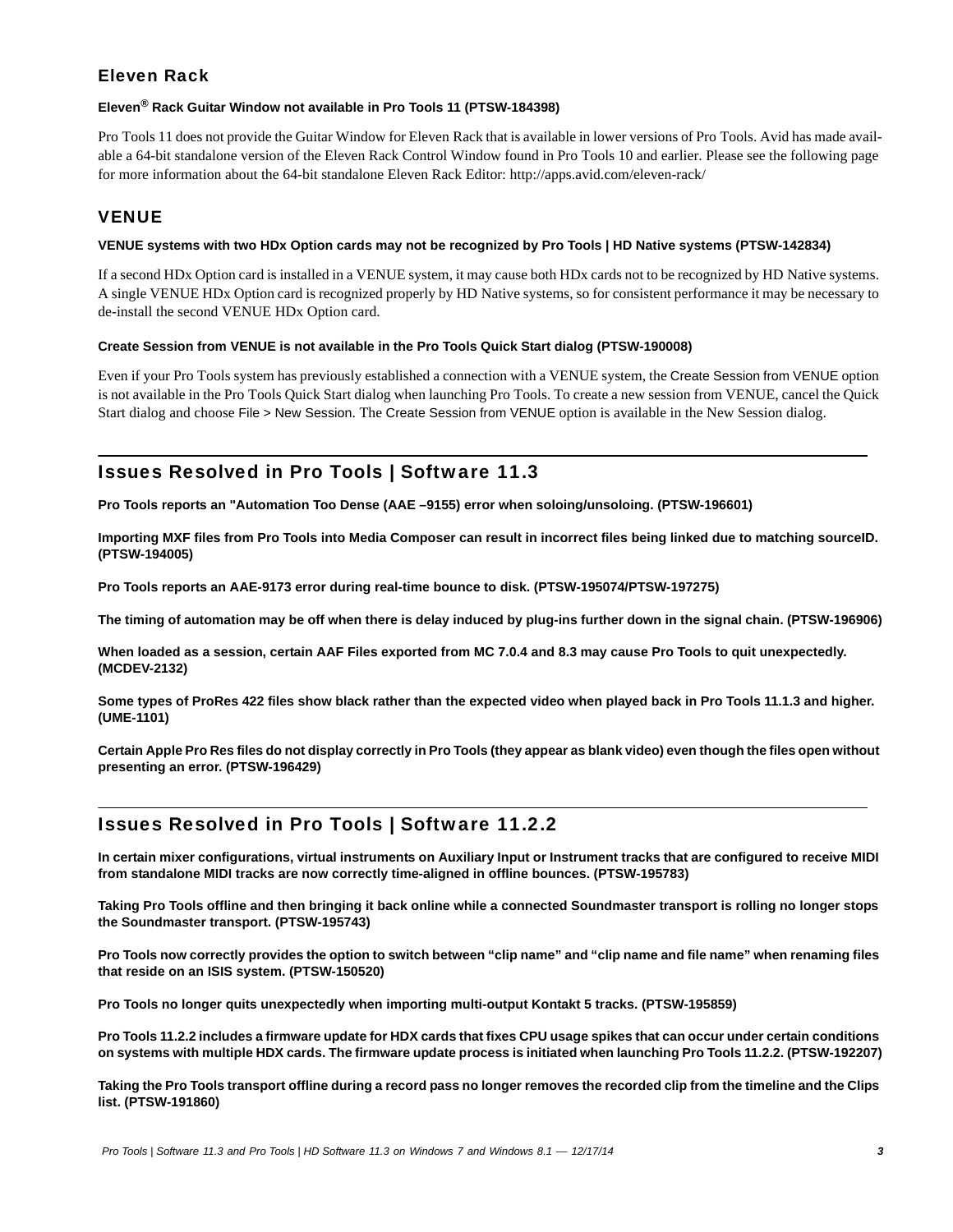**When creating tracks from a EUCON surface, EQ and Dynamics plug-ins are no longer automatically inserted on those tracks. Instead, "Add EQ" and "Add Dyn" options are presented on the EUCON surface. A new Mixing preference, "Auto Insert Default Plug-Ins from EUCON surfaces" has been added to let you turn off this behavior. (PTSW-195825)**

**On EUCON surfaces, you can now access controls on all channels for multi-mono plug-ins. A "Multi-Mono" knob is available on the surface that lets you target the channel for control. (EUCON-2981)**

**When running Pro Tools in Deck Control mode with a Soundmaster, Pro Tools no longer stalls on a "Play-to-Rewind" command. (PTSW-195744)**

**When using multiple Pro Tools systems connected with Satellite Link and issuing transport controls from more than one system, Pro Tools no longer enters a state where the transport on one system does not respond to a Stop command. (PTSW-194288)**

**When editing video during playback with Loop Playback enabled, the Pro Tools video track now updates correctly. (PTSW-195631, PTSW-193375)**

**When canceling a Bounce to QuickTime command, the Video Engine no longer becomes unresponsive. (PTSW-195137)**

**When a video sync offset is enabled in Pro Tools, it no longer causes Pro Tools to drop frames at the beginning of a selection when using Loop Playback. (PTSW-193848)**

**The Disk Allocation window now displays and scrolls correctly when adjusting disk allocation for tracks in large sessions. (PTSW-194747)**

**Pro Tools no longer quits unexpectedly when moving a Nugen VisLM plug-in with active automation for all parameters to another insert slot during playback. (PTSW-196323)**

**The keyboard shortcut for soloing tracks (Shift+S) now works properly when one or more tracks of a soloed group are inactive and the Solo Mode is set to X-OR. (PTSW-178219)**

**A number of improvements were made to the performance of the AAX TCE (Time Compression/Expansion) plug-in when the AudioSuite handle length is set to zero. (PTSW-186693, PTSW-186522, PTSW-187101, PTSW-187104, PTSW-187149)**

**The Pre/Post fader button color now reflects the Send pre/post state consistently across the Mix window, Edit window and floating fader window. (PTSW-188321)**

**Waveform overviews for MXF sessions on Network Attached Storage are now calculated at speeds comparable to similar sessions on local drives. (PTSW-195239)**

**On Artist Mix and S3 control surfaces, parameters now update correctly from name to value when an encoder is touched. (EUCON-3232)**

**The "Use in Playlist" button in AudioSuite plug-in headers is correctly disabled when the Selection Reference pop-up menu is set to Clip List. (PTSW-178658)**

**The Fade In value in the Transport window is now properly retained after Pro Tools is relaunched or sessions are closed and reopened. (PTSW-195799)**

**Performance of Tab To Transient has been improved, especially with non-normalized, low-level track material. (PTSW-195188)**

**Pro Tools no longer quits unexpectedly when you click the side-chain button in the AutoPan (Native) plug-in without key input source assigned. (PTSW-195519)**

**Audio is now properly aligned with picture after importing an AAF file from Media Composer. (PTSW-194124)**

**In the Channel Strip plug-in, the Q control for the Hi-Mid EQ band now maps correctly on HUI-compatible surfaces. (AAX-977)**

**When activating a linked, bypassed multi-mono plug-in that was deactivated while bypassed, the Master bypass state of the plug-in channels is now correctly preserved. (PTSW-190848)**

**Video pull-up now works correctly so that spotted clips show correct video position. (PTSW-196751)**

**Pro Tools can now import MXF video originating from an EditShare Geevs system. (UME-1107)**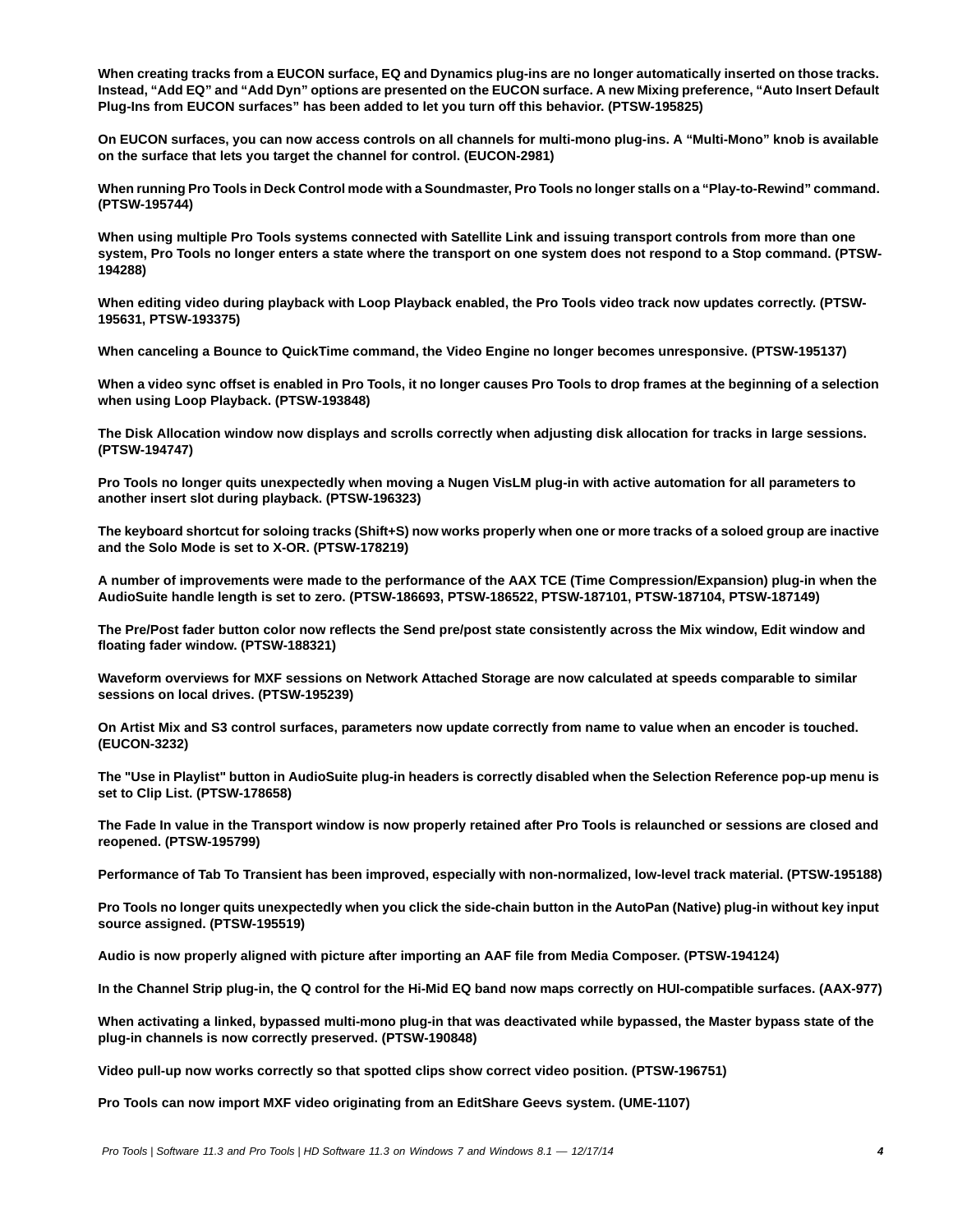### Issues Resolved in Pro Tools | Software 11.2.1

**When using the Import Session Data command, Pro Tools no longer incorrectly copies audio files when "Clips and Media" is not selected in the "Track Data to Import" menu. (PTSW-194293)**

**You can now enter a new time position in the Transport Counter during playback. (PTSW-195388)**

**Pro Tools no longer quits unexpectedly when creating sessions from templates or importing or rendering audio from an ISIS workspace. (PTSW-195338)**

**You can now nudge MIDI notes after they have been marquee-selected using the Grabber tool. (PTSW-195626)**

**Pro Tools no longer stops working when you play back a session, and then reactivate an inactive track that contains a send. (PTSW-195172)**

**Pro Tools no longer quits unexpectedly after selecting "Expand Channels to New Tracks (by match Criteria)." (PTSW-192725)**

**Plug-in delay compensation now works correctly. (PTSW-195299)**

**When routing multiple outputs from a virtual instrument on an Instrument track to multiple Auxiliary Input tracks, the destination Aux tracks are now correctly delay-compensated and remain time-aligned. (PTSW-188341, PTSW-190873)**

**It is now possible to view automation lanes of plug-in parameters whose names contain more than 31 characters. (PTSW-195113)**

**Audio waveforms are now correctly updated when waveform view is fully zoomed out. (PTSW-195086)**

**The "Trim Clip to File Boundaries" command now affects only selected clips. (PTSW-193874)**

**Parameter values in AAX plug-ins are now displaying correctly on control surfaces. (PTSW-195073)**

**Master Fader track metering on HDX systems now works correctly. (PTSW-194044)**

**If "Plug-in Controls Default to Auto-Enabled" is selected, recalling settings of a multi-mono plug-in now consistently recalls the playlist values for those controls. (PTSW-194043)**

### Issues Resolved in Pro Tools | Software 11.2

#### Video

**Avid DX Driver 5.9 released, compatible with Media Composer***®* **| Software version 7.0.4 (or higher). Run DX Driver Installer if you use Avid DX video hardware.**

**Improved Video Engine performance during fast forward, rewind, and cursor drags.**

**Importing video files during playback will no longer cause Pro Tools to stop responding. To improve stability, importing video files to the Clip List via drag-and-drop is disabled during playback. (PTSW-190546)**

**Video Engine no longer momentarily displays an incorrect frame when returning to zero with Insertion Follows Playback enabled. (PTSW-193879)**

**HD video reference rates are now selectable when the Clock Source is set to Word Clock or AES. (PTSW-174246)**

**Scrubbing from a Satellite-linked system with Video Engine disabled will no longer cause dropped frames on a connected system that has Video Engine enabled. (PTSW-190200)**

**Scrubbing on a linked Satellite system no longer prevents playback on an unlinked Satellite system. (PTSW-194066, PTSW-194204)**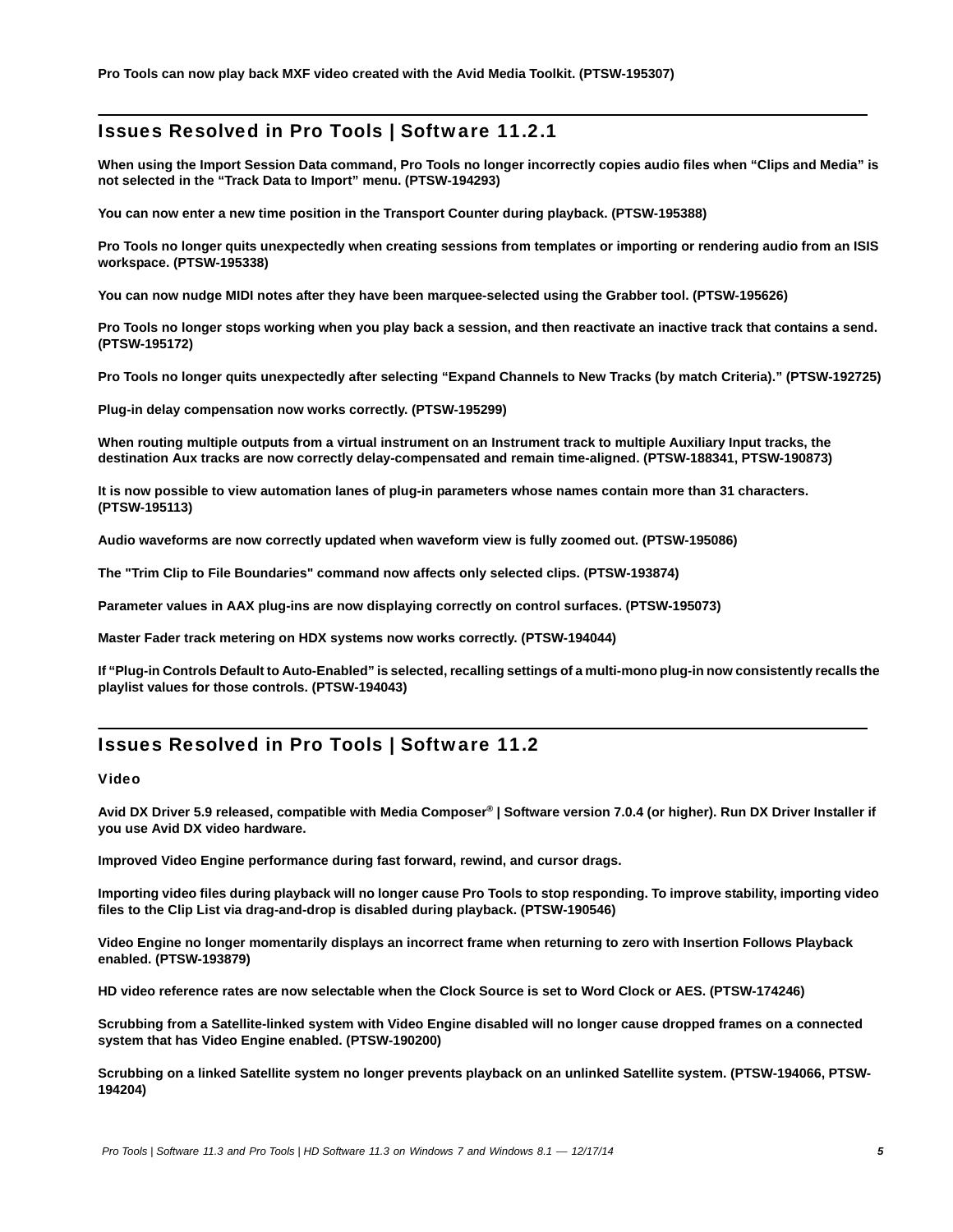**Single-frame nudges performed in Pro Tools are now correctly followed by Media Composer***®* **| Software when connected with Video Satellite. (PTSW-194041)**

#### Plug-ins

**The "Plug-in Controls Default to Auto-Enabled" preference no longer interferes with settings recall in multi-mono plug-ins. (PTSW-194043)**

**MasterMeter no longer causes CPU usage spikes. (PTSW-193401)**

**Improved audio stability when using the Preview function of AudioSuite plug-ins. (PTSW-186253)**

**Fixed an issue that could incorrectly change the automation-enabled status of some plug-in parameters to disabled. (PTSW-194237)**

#### Miscellaneous

**You will notice some changes in our latest Pro Tools release regarding Gobbler support. For the time being, we have chosen to remove Gobbler functionality in Pro Tools 11.2. As you know, we are working to transform the industry with Avid Everywhere and our new MediaCentral Platform. We are working with all of our partners to take advantage of Avid Everywhere and enhance our customers' workflows with our platform. We will work with Gobbler and all partners in our industry to ensure that our customers have the very best seamless workflow experience with Avid products.**

**Clip Gain settings now remain intact after healing separations. (PTSW-194434)**

**Pro Tools no longer displays linked files on mounted volumes as offline when opening sessions saved with the volume unmounted. (PTSW-194034)**

**Pro Tools no longer incorrectly truncates or removes volume names in file paths. (PTSW-193752, PTSW-192676)**

**Fixed an issue that could corrupt audio files extracted from CD. (PTSW-194006)**

**Virtual instruments no longer continue sustain after the transport has been stopped. (PTSW-192827)**

**Fixed a case where using Import Session Data with Elastic Audio-enabled tracks could cause Pro Tools to quit unexpectedly. (PTSW-191314)**

**Imported tracks are now ordered correctly when using Import Session Data. (PTSW-194382)**

**Pro Tools no longer quits unexpectedly when healing Clip Group separations. (PTSW-194222)**

**Fixed a case where Pro Tools would quit unexpectedly when performing Elastic Audio analysis while automatically re-linking files. (PTSW-194002)**

### Issues Resolved in Pro Tools | Software 11.1.3

#### Video

**Fixed several issues that could cause play/pause loop and missing codec errors with the Avid Video Engine. (PTSW-192437, UME-1037)**

**MXF AVC-Intra video can now be imported into Pro Tools. (PTSW-191562)**

**Fixed a case where the Video Engine was unable to create thumbnails for the video track. (UME-1038)**

**Fixed a case where Pro Tools would not engage in playback when video track is online. (PTSW-191953)**

**Video engine errors no longer occur if you are looping audio where there is no video file. (PTSW-190278)**

**Fixed an issue that could cause "There was a problem stopping Pro Tools" error. (UME-1011)**

**Pro Tools now selects the proper video format when opening legacy (pre- Pro Tools 11) sessions. (PTSW-191299)**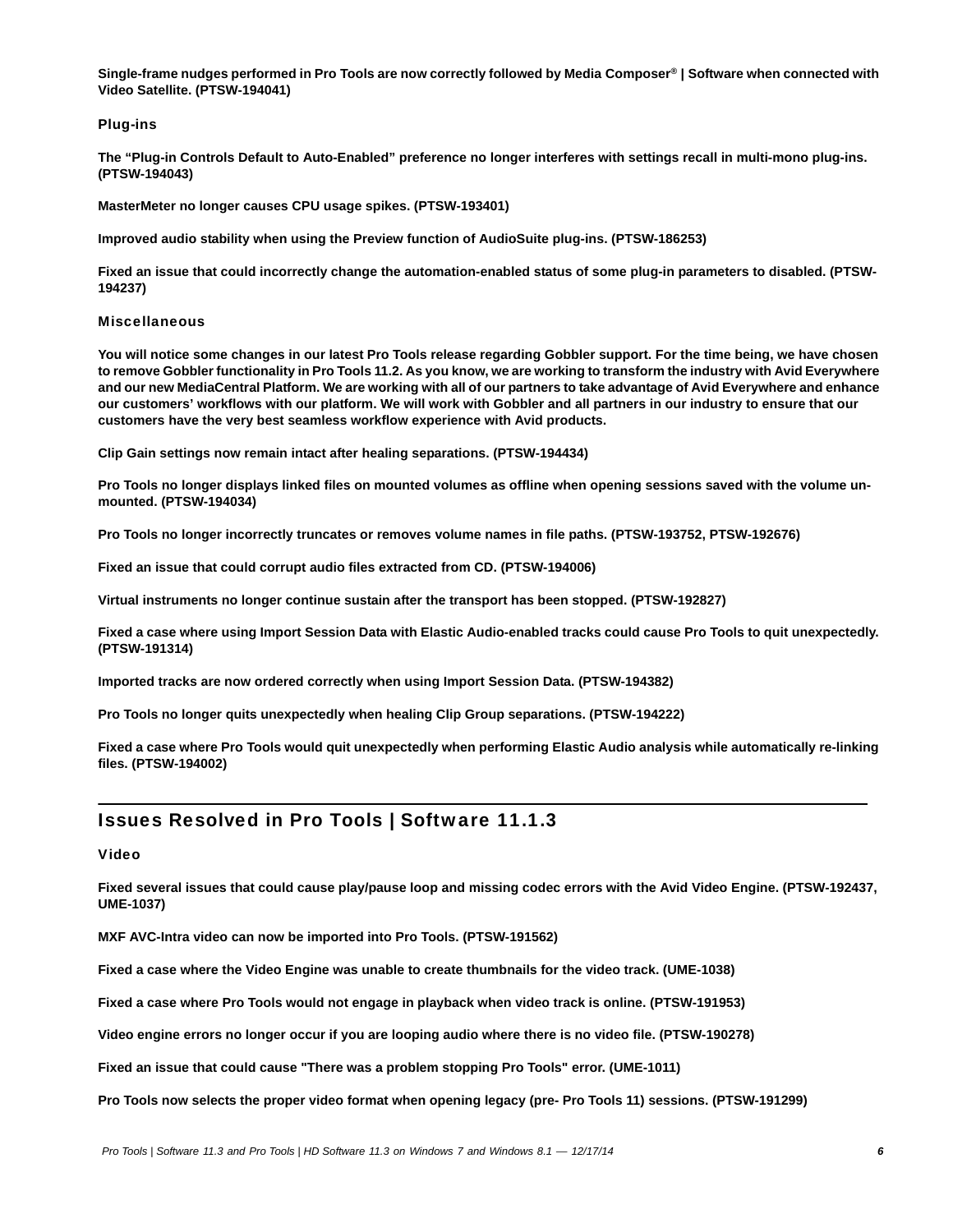**Play Start Latency settings are now saved with the session. (PTSW-182391)**

**Fixed an issue where video clips with low frame-rates would play improperly when looping selections. (PTSW-190361)**

**Fixed an issue where Pro Tools would quit unexpectedly when looping video, if the in-point was not on a frame boundary. (PTSW-190579)**

**To prevent instability, the option to Disable Video Hardware is no longer available while the Pro Tools transport is active. (PTSW-183703)**

**Avid Video Engine no longer displays an error when playing a short loop where there is no video on the timeline. (PTSW-190278)**

**Fixed an issue that could lead to a dialog warning the user of missing thumbnails, preventing the session from playing back. (UME-1014)**

**Fixed an issue that could lead to a dialog warning the user of a missing codec. (PTSW-187153)**

#### Plug-ins

**Gain reduction meter no longer improperly shows 5dB reduction on Master Tracks when a session is opened. (PTSW-187240)**

**Improved reliability of plug-in bypass. (PTSW-191334)**

**Plug-in automation no longer breaks linked parameters when set to Touch. (PTSW-191139)**

**Fixed a rare case in which some plug-ins could not be inserted. (PTSW-189279)**

**Fixed unexpected behavior for plug-in auxiliary output channels > 128. (PTSW-190719)**

**Fixed a rare case where loading certain plug-in presets would cause Pro Tools to quit unexpectedly. (PTSW-192071, PTSW-186197)**

**Click II no longer changes timbre randomly. (PTSW-190101)**

**Master bypass automation data for some third-party plug-ins no longer becomes corrupted when copied between tracks. (PTSW-192282)**

#### Miscellaneous

**OpenSSL updated to 1.0.1g. (SoundCloud and Gobbler integration)**

**Track Punch no longer occasionally deletes clips off the timeline. (PTSW-186681)**

**Fixed an issue where Beat Detective's processes were slow when its window was in the foreground. (PTSW-184608)**

**Performing a Bounce to Disk with six or more bounce sources in a session on ISIS no longer crashes Pro Tools. (PTSW-191594)**

**Groove clipboard now properly propagates to the Event Operations Window. (PTSW-190367)**

**Fixed a case where the Volume Trim automation lane improperly reverts to Volume lane automation display after reopening a session. (PTSW-191760)**

**Attempting to Automate Pan Right on stereo tracks using the MC Pro joysticks in Touch automation no longer stops automation from writing. (PTSW-191983)**

**(Pro Tools|HD only) C|24 scribble strip automation features are now displayed properly when HD software is running without HD hardware. (PTSW-190882)**

**Fixed an issue that would cause Pro Tools to incorrectly display a looping playhead when online in Remote Mode. (PTSW-191125)**

**Soundmaster timecode no longer quickly jumps somewhere else before locking to start location. (PTSW-190112)**

**Pro Tools no longer displays an error when importing audio from mounted ISIS volumes using Interplay Access. (PTSW-191143)**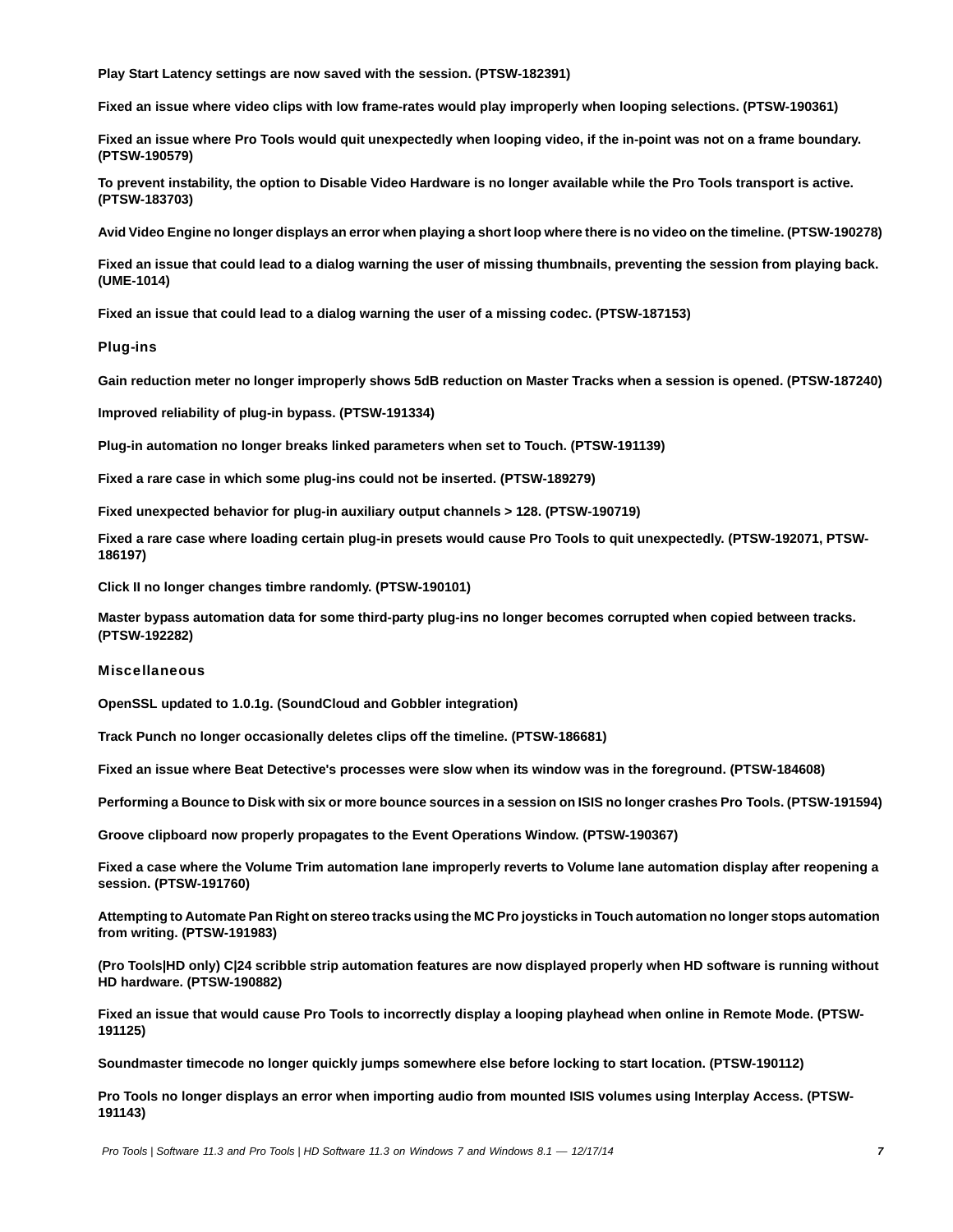**Fixed an issue that would cause Pro Tools to display error messages in the I/O Setup for HD|MADI devices. (PTSW-190580)**

**Embedded OMF files will now relink properly. (PTSW-189884)**

**Fixed an issue that caused Session Data Exported as Text to sort improperly in other applications. (PTSW-189277)**

**Editing clip gain during playback no longer results in unpredictable level changes. (PTSW-192551, PTSW-192575)**

**Fast surround pans now play back smoothly. (PTSW-192146)**

**Steep level automation no longer plays back incorrectly on the first play pass after session open and on first play pass after writing automation (Pro Tools | HDX only). (PTSW-192502, PTSW-192316)**

**Fixed a case where stopping the transport while recording would create a gap at the end of a recording pass. (PTSW-192652)**

**Pro Tools no longer prevents scrolling of background windows when certain windows, like I/O setup, are open. (PTSW-187314)**

**Copy/Paste now works properly in counter fields, such as the Main Counter and Spot dialog. (PTSW-190682, PTSW-189258, PTSW-191012)**

**HEAT no longer silences when a native plug-in is instantiated in Insert J. (PTSW-186948)**

**Audio level is no longer unpredictable when editing clip gain with a mouse during playback. (PTSW-192551, PTSW-192575)**

**Steep volume automation no longer plays back incorrectly on first play pass after session open and on first play pass after writing automation (HDX only). (PTSW-192502, PTSW-192316)**

**Fixed a rare case in which overwriting the I/O Setup could cause an error when saving a project. (PTSW-192632)**

**Fixed a rare case in which Pro Tools would quit unexpectedly after stopping a Destructive Punch record pass. (PTSW-192573)**

**Fixed a case in which recording to an ISIS workspace would be delayed from 3-5 seconds. (PTSW-192333)**

**Trim automation no longer removes some downstream breakpoints. (PTSW-193101)**

**Pro Tools no longer quits unexpectedly when indexing volumes with bad UTF8 characters. (PTSW-193211)**

**Fixed a rare case where an invalid fade could be created adjacent to a crossfade, resulting in the clip being dropped from the timeline. (PTSW-185345)**

**Trim automation no longer delays the underlying written automation. (PTSW-186367)**

**Fixed a case where Clip Groups could be removed from the timeline when using key commands to cycle through the automation playlist view. (PTSW-146101)**

**Fixed an issue that would result in audio being erroneously played through the AFL/PFL path after an offline bounce. (PTSW-193306)**

**Fixed a case where pan automation would be removed when switching send channel counts with FMP enabled. (PTSW-193320)**

**HDX systems no longer display inaccurate metering on buses that pass more than 100 voices. (PTSW-192672)**

### Issues Resolved in Pro Tools | Software 11.1.2

**Fixed a case where some plug-ins could not be switched out of bypassed state. (PTSW-191334)**

**Automation now properly interacts with linked plug-in parameters. (PTSW-191139)**

**C|24 HD-specific features are now available when using Pro Tools HD with non-HD hardware. (PTSW-190882)**

**Automation thinning no longer occurs improperly to breakpoints outside the most recent pass. (PTSW-165583)**

**Pro Tools now correctly extracts audio from imported AAF files. (PTSW-182235)**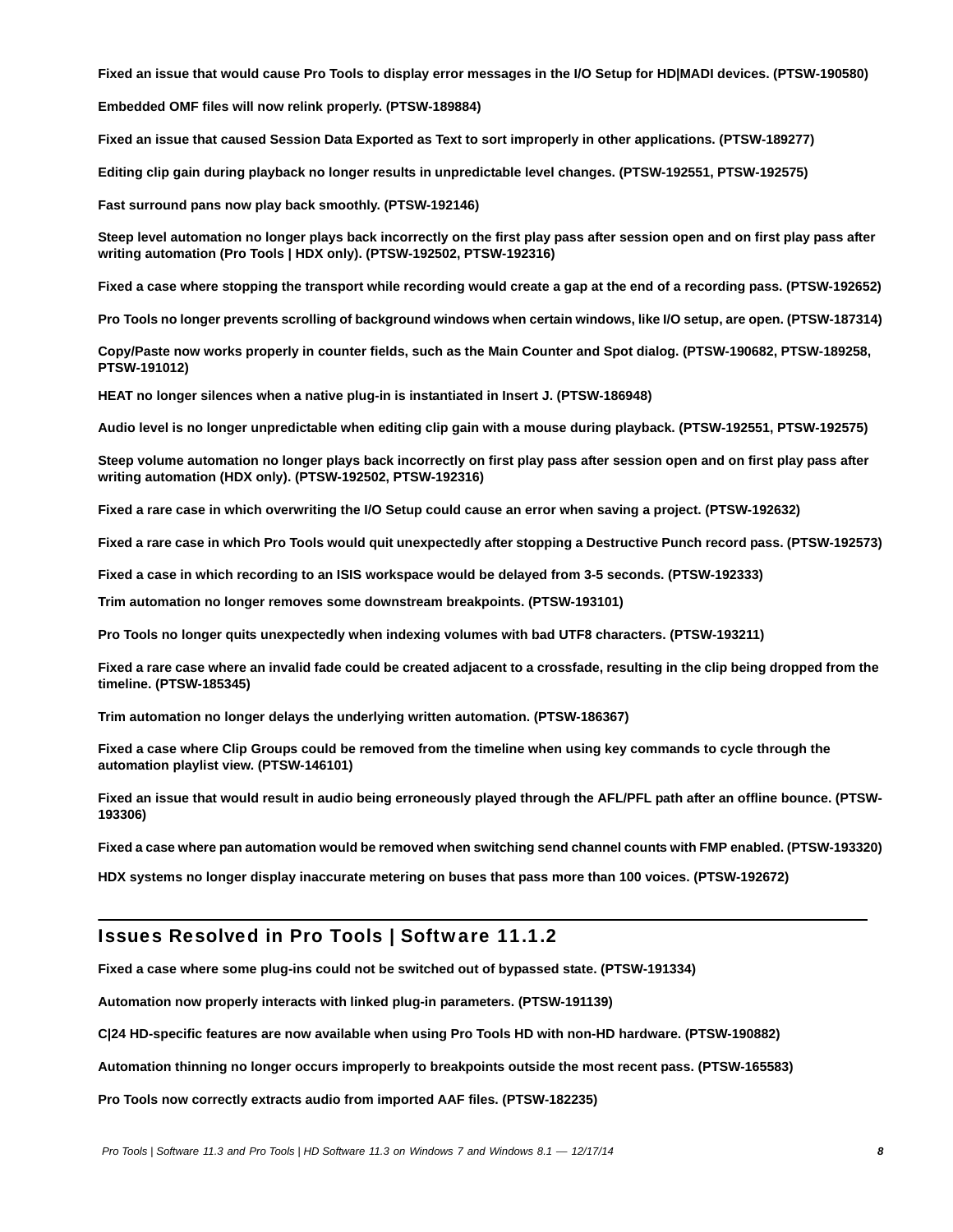**When there are missing files in an open session, mounting a volume no longer causes the Relink dialog to open. (PTSW-191127)**

# Issues Resolved in Pro Tools | Software 11.1.1

**When vertically dragging a clip that shares a crossfade with an adjacent clip, the crossfade will now be converted to separate fades that preserve the sound of the original crossfade. (PTSW-173175)**

**Pro Tools now successfully imports AAF files originally exported from Steinberg Nuendo. (PTSW-190498)**

**When using ASIO applications with the Avid ASIO Driver with HDX or HD Native hardware, audio will not distort. (PTSW-190468)**

# Issues Resolved in Pro Tools | Software 11.1

For a list of issues resolved in Pro Tools 11.1, please see the following Knowledge Base article:

<http://avid.force.com/pkb/articles/troubleshooting/Issues-addressed-in-Pro-Tools-11-1>

### Known Issues

The following sections document known issues you may encounter when using Pro Tools 11 and Pro Tools HD 11, along with workarounds if they exist.

### General Pro Tools Issues

#### **The Edit and Mix windows cannot be scrolled while the Import Audio dialog is open and in the foreground. (PTSW-194730)**

Scrolling is disabled when any modal dialog that can access the OS is open. To avoid this issue, close the open dialog.

#### **Importing an AAF from Pro Tools into Media Composer can result in incorrect files being linked due to matching tapename and timecode. (PTSW-194005)**

#### **Error messages are displayed while unzipping the downloaded Pro Tools installer zip file (PTSW-181403)**

While unzipping the downloaded Pro Tools installer .zip file, errors are displayed saying that certain files are missing. If you proceed and run the unzipped installer, then these files will be reported missing. To avoid this issue, move the downloaded .zip file to the root (top most) directory of a volume first (such as the C: drive), and then unzip.

#### **Clicking on a Pro Tools window that may be visible will not always bring Pro Tools to the foreground, especially if a process is running in Pro Tools (such as Bounce to Disk)**

If Pro Tools is not the foreground application, you can bring it to the foreground by doing one of the following:

- Click the Pro Tools icon in the Windows Taskbar.
- Press the Start+Tab keys to bring the Pro Tools application to the front.

#### **Pro Tools does not launch (58531)**

Pro Tools will not launch if hardware drivers are not installed or if there are no Inputs or Outputs set in the Control Panel for your audio interface. If Pro Tools does not launch, be sure the drivers for your audio interface were installed before Pro Tools installation. For M-Audio and some third-party interfaces, if the drivers are already installed, go to the Control Panel for your audio interface and make sure either the Analog or S/PDIF Inputs and Outputs are enabled.

#### **Pro Tools quits unexpectedly when manually moving clips with sections out of the session length bounds (PTSW-188679)**

Clips that are moved outside of the session bounds may cause Pro Tools to quit unexpectedly. To avoid this, adjust the Session Length setting (in the Session Setup window) to ensure that there is sufficient time for all material in the session.

#### **Pro Tools quits unexpectedly when importing video during playback (UME-960)**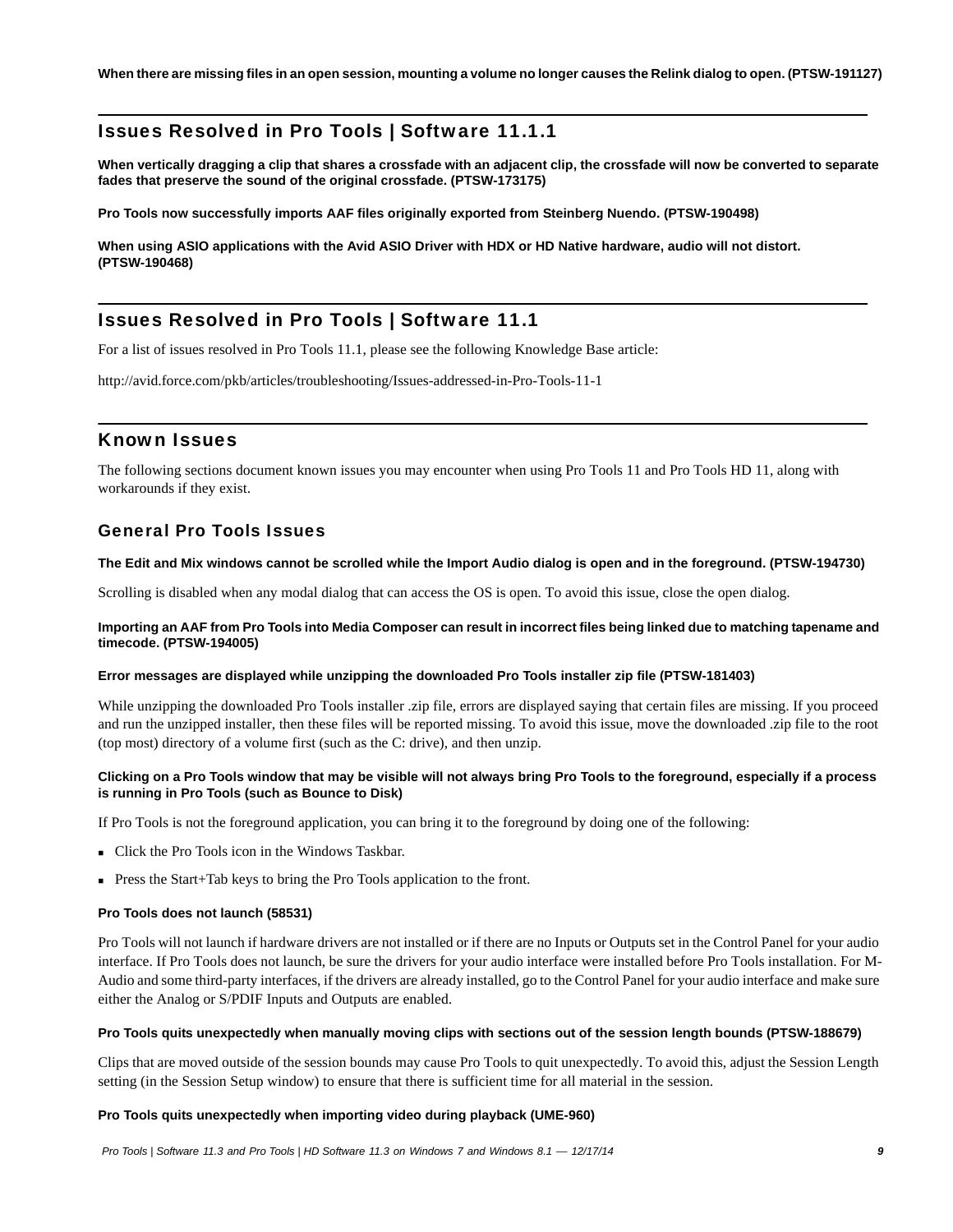Pro Tools may quit unexpectedly when importing video by drag and drop during playback. To avoid this issue, stop playback before importing video by drag and drop. Restart playback after the video has finished importing.

#### **Session templates retain I/O settings and some preferences, display settings, and window layouts (PTSW-47133)**

Pro Tools session templates retain the I/O settings and some of the preferences, display settings, and window layouts from the system on which the template was created. Consequently, new sessions based on a template restores several session properties from the original system. These properties are retained by Pro Tools until you change them or another session or template is opened that replaces them. This also means that if a new blank session is created after using a template, the properties from the template will be used for the new session.

The properties retained from templates include default track height, view settings, window size and position, and I/O Setup. You can update templates by making the desired changes, using the File > Save as Template command (be sure to select the "Install template in system" option), and then selecting the template you want to replace.

#### **Trying to load a session from an unmapped network drive results in the error: "Pro Tools application has stopped working" (PTSW-125913)**

When trying to load a session from an unmapped network drive, the error "Pro Tools Application has stopped working" will occur. To avoid this problem, be sure to map the network drive to a drive letter, set up the drive as transfer volume, and then open the session.

#### **Pro Tools does not play back immediately after importing a large and complex AAF sequence (UME-905)**

Importing a complex AAF sequence that contains many video files and edits may cause Pro Tools to be in a Play/Pause state after all files have finished linking. This may also happen when reopening the session. If you encounter this, stop the transport, wait 30 seconds, and then attempt playback again. To avoid this problem completely, you can bounce the video and re-import, or request that the video editor flatten the video upon export.

#### **Windows 7 Systems do not support double-clicking to launch Pro Tools session or installer on external FireWire HFS+ drive (PTSW-35457)**

On Windows 7 systems, if the session or installer is located on an external FireWire HFS+ drive, you cannot double-click on it to launch the session or installer. To launch a Pro Tools session located on an HFS+ drive, launch Pro Tools first, and then use the Open Session command in the File menu to open your session. For Pro Tools installation, copy the installer onto an internal drive, and run the installer from there.

#### **Windows erroneously reports that Pro Tools has stopped responding**

Clicking on the splash screen while Pro Tools is launching can result in a Windows error stating that Pro Tools has stopped responding. Pro Tools is actually still loading normally and will finish launching if you just don't do anything or if you click "Wait for the Program to Respond."

#### **Automation is replaced instead of overlaid when using Adjust Session Start Time to Match Source Start Time when importing session data (PTSW-149273)**

Automation can sometimes be replaced instead of overlaid when using Adjust Session Start Time to Match Source Start Time when importing session data. This issue may occur if the source session start time (of the session being imported) is earlier than the current session start time. This issue can be avoided if you instead import the session data from the session with the later start time into the session with the earlier start time. You must also not enable the Adjust Session Start Time to Match Source Start Time option, and select Maintain Absolute when prompted.

#### **Start+L launches the Switch Admin User prompt instead of nudging cursor to the left (PTSW-17100)**

Start+L Key launches the Switch Admin User prompt instead of nudging the cursor to the left. As a workaround, enable Keyboard Focus (A...Z) and use the L key.

#### **Scrubbing audio is offset by the overall system delay when Automatic Delay Compensation is enabled (PTSW-150138)**

With Automation Delay Compensation enabled, when scrubbing audio the output is offset by the overall system delay (displayed in the Session Setup Window). Large system delays cause a noticeable offset. To avoid this issue, you can disable Automatic Delay Compensation when you want to scrub audio for editing.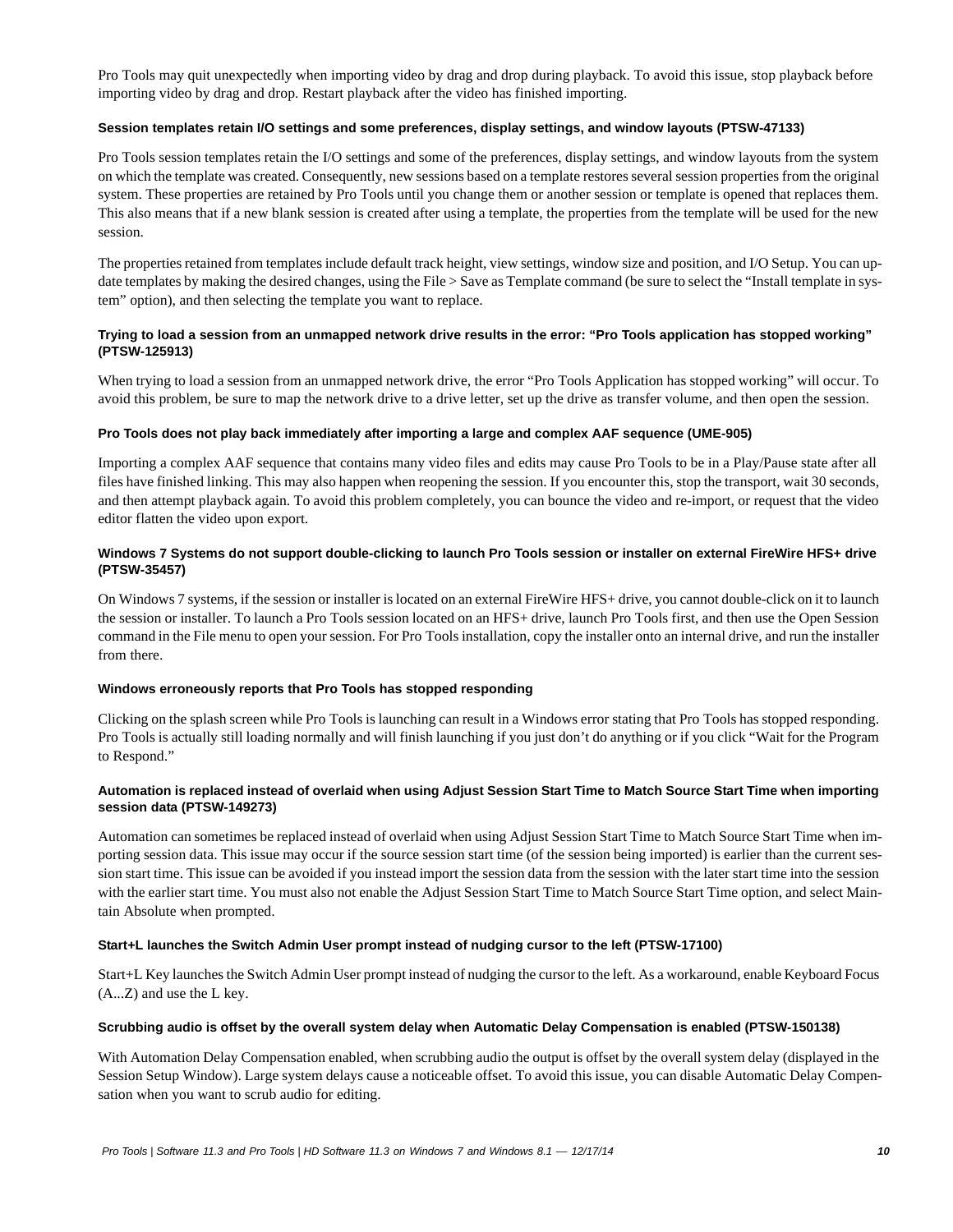#### **DestructivePunch may not behave correctly when using Automatic Delay Compensation (PTSW-157282)**

When using the Maximum amount of Delay Compensation, DestructivePunch may not behave correctly. To avoid this issue, do not use DestructivePunch with system delays over 4,096 samples at 48 kHz, 8,192 samples at 96 kHz, or 16,384 samples at 192 kHz.

#### **Audio clips on tick-based tracks do not play at the correct tempo after opening a Reason song with a different tempo (PTSW-34086)**

Audio clips on tick-based tracks do not play at the correct tempo after opening a Reason song with a tempo that is different from the one in your session. To correct this, make any tempo change via the Conductor track or the Manual Tempo input and the clips will play back correctly.

#### **Cannot run Reason or Record as ReWire clients if they have not first been launched and set up as a standalone application (PTSW-133070)**

Reason and Record need to be launched and setup as a stand-alone applications before running them as a ReWire clients with Pro Tools. Do the following:

- Launch Reason or Record in stand-alone mode and follow the on-screen instructions.
- Quit Reason or Record.
- Launch Pro Tools and insert Reason or Record as a ReWire plug-in on an audio, Auxiliary Input, or Instrument track.

#### **Cannot drag and drop media files from the Desktop to Pro Tools (Windows 8 Only) (PTSW-181311)**

If UAC is enabled on Windows 8, dragging and dropping media files from the Desktop is disallowed. To avoid this issue, disable UAC.

#### **When importing audio from a network share, "file is unreadable" or other errors occur (PTSW-149570)**

When importing an audio file from a network share using the Import Audio dialog or a direct shortcut to the share, Pro Tools may display an error such as "The audio file is unreadable by Pro Tools" or "The mp3 cannot be imported because QuickTime is not installed," even though QuickTime is installed on the system. If this occurs, map a drive letter to the network share and use the drive letter in the Import Audio dialog to navigate to the audio file.

#### **Importing MP3 or MP4 files without QuickTime installed (PTSW-61863)**

If Pro Tools has been run on a system on which QuickTime was not present, but then QuickTime is installed later, there is the possibility that Pro Tools has indexed QuickTime files as "Unknown." These files will remain as unknown even after QuickTime has been installed. If this occurs, either delete DigiBase Database files and try again, or navigate in the browser to any "Unknown" QT file and select "Update Database for Selected."

Conversely, if Pro Tools has been run on a system with QuickTime present, but then QuickTime is uninstalled, there is the possibility that QuickTime files have been indexed as known audio file types that can no longer be understood by Pro Tools since QuickTime is now absent. If this occurs, delete all database files and try again.

#### **Issues with Kensington mouse and drivers**

The following may occur when using a Kensington mouse with Pro Tools:

- Alt key sticks when Zooming (61823)
- Stuck Shift Key (62376)
- Stuck Control Key (61830, 62066, 61980, 61988, 62348, and 62559).

To clear stuck keys, press them again. If problems continue, try removing the Kensington drivers.

#### **Error message "Could Not Complete Your Request because the System Cannot Find the File Specified (2)" (# 50454 and # 50457)**

This message can appear while logged into a non-administrative account and doing either of the following:

- Performing destructive AudioSuite processing
- Locking files in the Workspace browser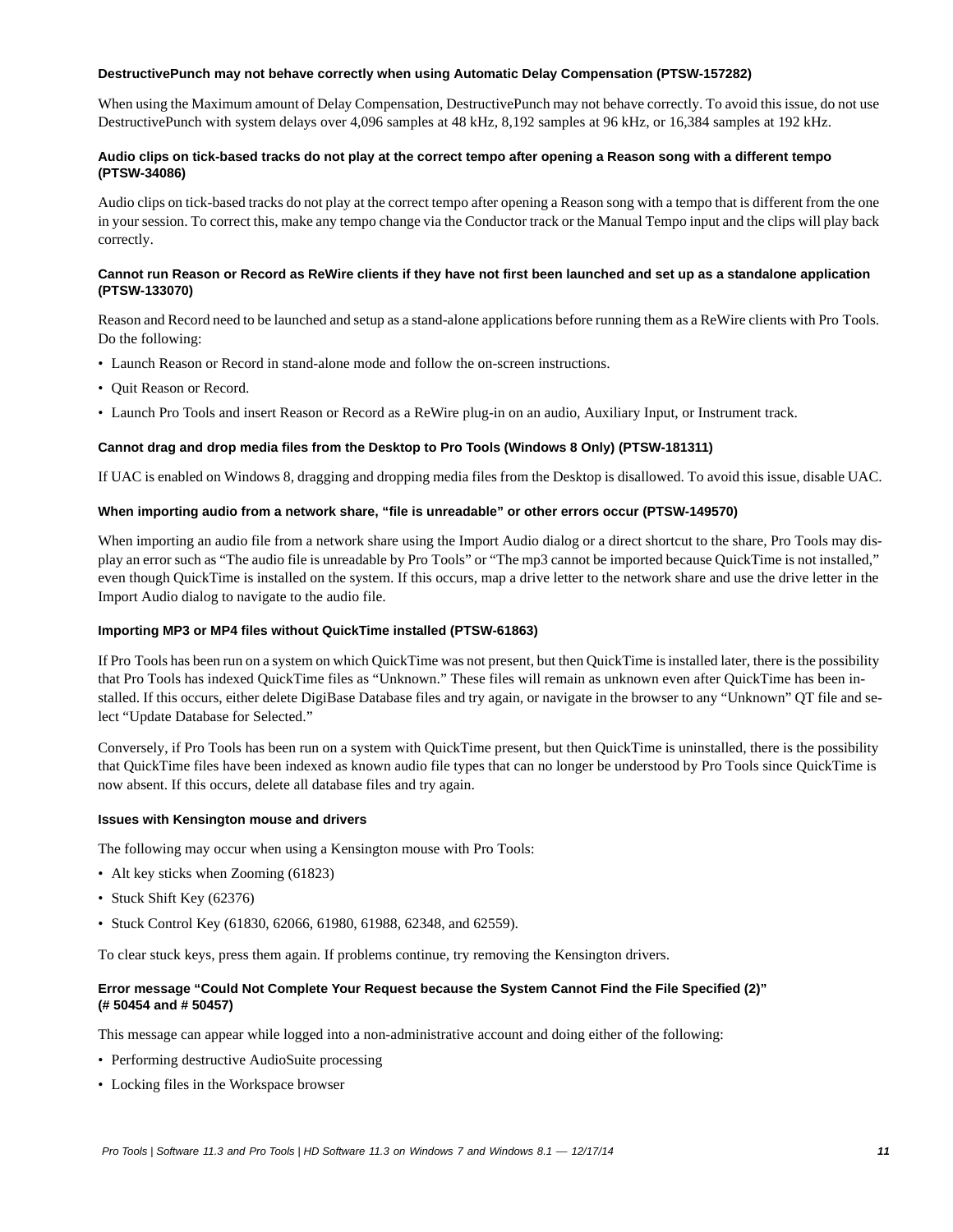This is possibly because the audio file has read-only permissions. In order to correct this, you must be able to log into an administrative account in Windows and change the permissions of the audio file so you have full read and write access to the audio file. If you do not have administrative access of the computer, then you must either contact the administrator of the computer to resolve this problem, or use the File > Save Copy In command to create a copy of the session with all of its audio files.

#### **Groove Templates (43997)**

Pro Tools will be unable to retrieve custom Groove Templates that are saved in an incorrect directory. Groove Templates should be saved only within the "Grooves" folder.

#### **Clip Groups can be dragged to tracks in Playlist view even though Clip Groups are not supported in Playlist view (PTSW-152707)**

It is possible to drag a clip group to a track in Playlist view even though clip groups are not supported in Playlist view. Normally, when switching to Playlist view from another track view, any clip groups on that track are automatically ungrouped. While clip groups dragged to tracks in Playlist view may appear to work properly, it is recommended that you ungroup them while in Playlist view to ensure proper behavior.

#### **Importing tracks with Import Session Data clears the Undo queue (51775)**

It is documented in the Pro Tools Reference Guide that importing tracks through Import Session Data clears the Undo queue. More specifically, the Undo queue gets cleared when Main Playlist Option is set to "Import - Replace existing playlists." The Undo queue does not get cleared if the option is set to "Import - Overlay new on existing playlists" or "Do Not Import."

#### **Unrendered mix and match AAFs will not properly import (PTSW-181825)**

If the error "A video file and its associated clips were removed because its timecode rate is incompatible with the project type" appears, it is likely that your AAF contains unrendered mix and match video. To avoid this, render mix and match AAFs from Media Composer before or during export.

#### **AAF files that contain AMA-linked audio cannot be imported (PTSW-182322)**

Pro Tools cannot import AAF files that contain AMA-linked audio files. AMA-linked audio must be imported or transcoded in Media Composer before the AAF is exported.

#### **With the Pro Tools Web browser, links to external sites do not work as expected (PTSW-145325)**

In the Pro Tools Web browser, navigating to external sites using links from Avid web pages (such as links to social networks like Facebook and LinkedIn) may not work as expected. For the sake of security, the Pro Tools Web browser is restricted to *avid.com* pages. If you want to browse sites other than *avid.com*, or share *avid.com* pages with friends, use the Launch Page in External Browser feature to view the page in your default Web browser and navigate from there.

#### **If you sign into Gobbler after launching Pro Tools, it may be necessary to retry the connection to Gobbler (PTSW-174742, PTSW-175516)**

If you launch and sign into Gobbler after you have already launched Pro Tools, when you try to connect to Gobbler (by choosing the Setup > Connect to Gobbler or File > Send To > Gobbler commands, or by using the Share With Gobbler option in the Bounce To Disk or Export Selected dialogs), you may need to click Connect more than once to make the connection to Gobbler. To avoid this issue, launch and sign into Gobbler before launching Pro Tools.

#### **When Bouncing to Disk or Bouncing to QuickTime, the Bounce hangs if the file name contains an illegal character-such as ":" or "ü" (PTSW-183327)**

To avoid this issue, do not use non-standard characters for bounced file names.

#### **Clip names appear incorrect after selecting Field Recorder channel matches, or expanding to new tracks. (PTSW-136012)**

This can occur if the file name of a Field Recorder channel match contains a hyphen followed by a number greater than zero. Pro Tools names new clips by incrementing the number after the hyphen. If a field recorder file is already named in this way (such as "Filename-01"), then new clips created by selecting a Field Recorder channel match or by expanding a track may have names different from the parent file. To avoid this situation, avoid using hyphens in Field Recorder file names.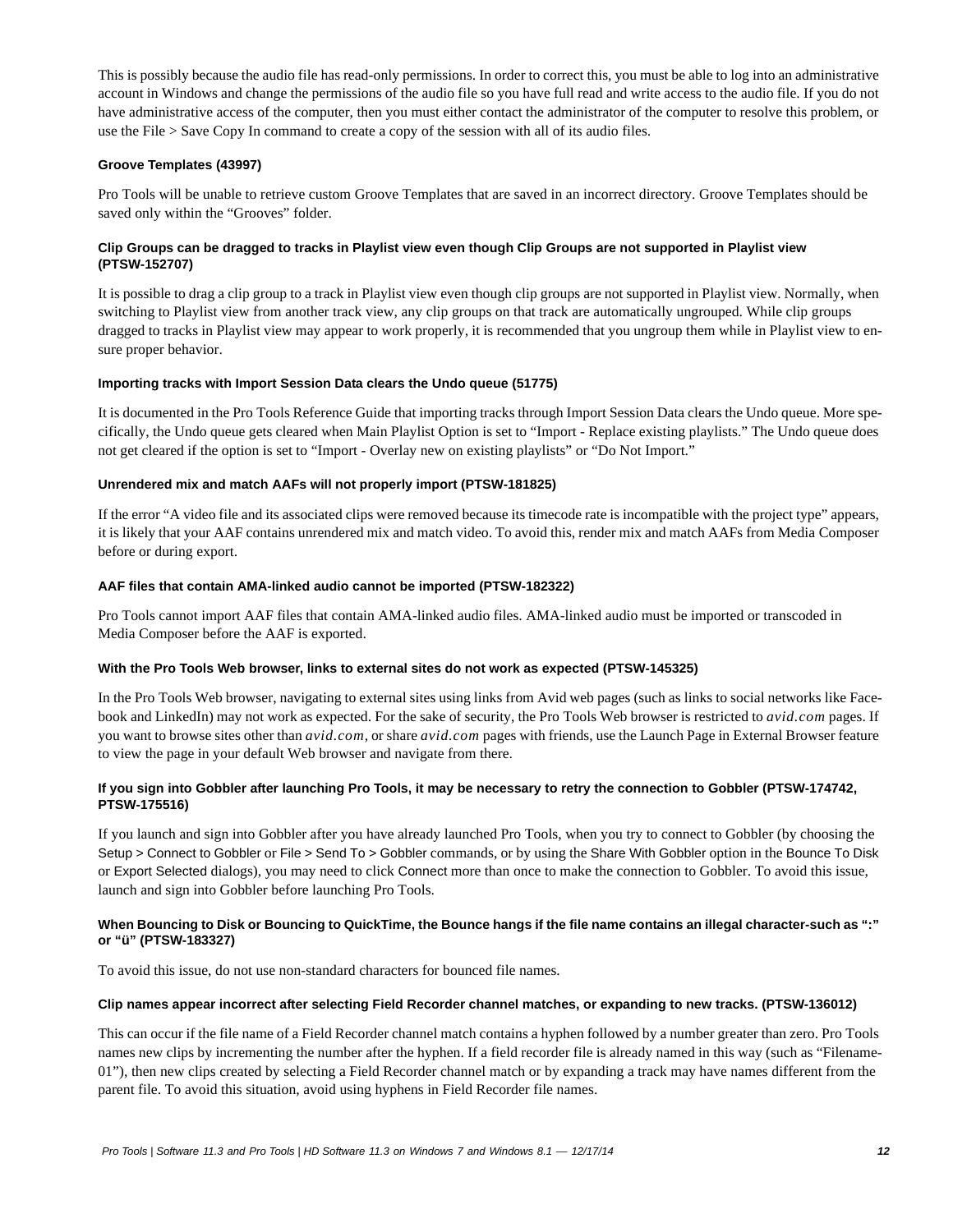#### **Field Recorder matches appear offset after AudioSuite rendering if the session timecode rate does not match the file timecode rate (PTSW-152147)**

If a portion of a file has been rendered with an AudioSuite plug-in, an offset can occur when expanding field recorder matches in cases where the session timecode rate does not match the timecode rate of the audio file. To avoid this issue, you can either render the whole file with AudioSuite (rather than only a portion of the file), or use Whole File mode when rendering AudioSuite processing.

#### **External Field Recorder matches do not show up after an initial index pass (PTSW-180659)**

If external field recorder matches do not show up on a field recorder track after the initial index pass, save and reopen the session.

### I/O Setup

#### **I/O Setup files can be saved with illegal characters when Enforce Mac/PC Compatibility option is not enabled (60730)**

When importing I/O Setup files (.pio files) from Mac sessions that were not saved with the Enable Mac/PC Compatibility option enabled, files that have illegal characters are not converted successfully—illegal characters do not get replaced with an underscore.

#### **Master Faders assigned to mapped output busses function only on that specific bus, not for the output channel as a whole (PTSW-127517)**

Because a Master Fader works on a bus, not on an output path or output channel, there may be certain configurations in which the level sent to the physical I/O is not reflected on any meters in the Pro Tools application. If the configuration includes overlapping output paths or has multiple busses assigned to a single output path, the overall signal level from these combined sources (including any clipping indication) will only be displayed on the interface itself. You can avoid using multiple output paths or output busses simultaneously by routing your sources to a single mapped output bus and assign a Master Fader to that.

#### **Overlapping outputs are not supported for AFL/PFL (PTSW-128167)**

While Pro Tools I/O Setup lets you select overlapping outputs for AFL/PFL monitoring, overlapping outputs are not supported for AFL/PFL monitoring. For example, if paths A 3–4 overlap the main path A 1–2, even though you can select paths A 3–4 for AFL/PFL monitoring, you won't hear anything when monitoring AFL/PFL on paths A 3–4. You can avoid this problem by using non-overlapping paths for AFL/PFL monitoring.

#### **I/O Settings Pane appears inactive after editing video track during play (PTSW-183106)**

If you edit video during playback, the I/O Setting pane for the Video track appears inactive during playback, preventing you from opening the track's Output Setting tab. To access I/O settings for the track, stop playback.

### File and Disk Management

#### **Auto-saving with external hard drives that have little free space can result in data loss (PTSW-32639)**

When recording to hard drives that do not have much free space available and when the Auto-Save preference is turned on, it is possible to completely fill your record drives, and cause data loss. While this occurrence is rare, it can also result in external drives that will fall offline and not be able to used on the Windows system. It is recommend that you do not allow your record drives to become completely full, and that you manually back up your projects on a regular basis.

#### **Pro Tools unable to relink to audio files and fade files that have illegal characters when Enforce Mac/PC Compatibility is not enabled (PTSW-57355)**

A Pro Tools session is unable to relink to audio files and fades that have illegal characters if the session was copied without the Enable Mac/PC Compatibility option enabled. The workaround is to open the DigiBase Project Browser and manually relink each file by Unique ID.

#### **Importing interleaved BWF files exported from Pro Tools 10 and higher into Pro Tools 9.0.x (and lower) may cause Pro Tools to quit unexpectedly (PTSW-151579)**

When exporting any greater-than-stereo multichannel interleaved WAV (BWF) files other than 5.1 from Pro Tools 10 and higher, and then importing them into Pro Tools 9.x or lower, Pro Tools quits unexpectedly. To avoid this problem, export audio files for import into lower versions of Pro Tools in another file format (such as AIFF or multi-mono).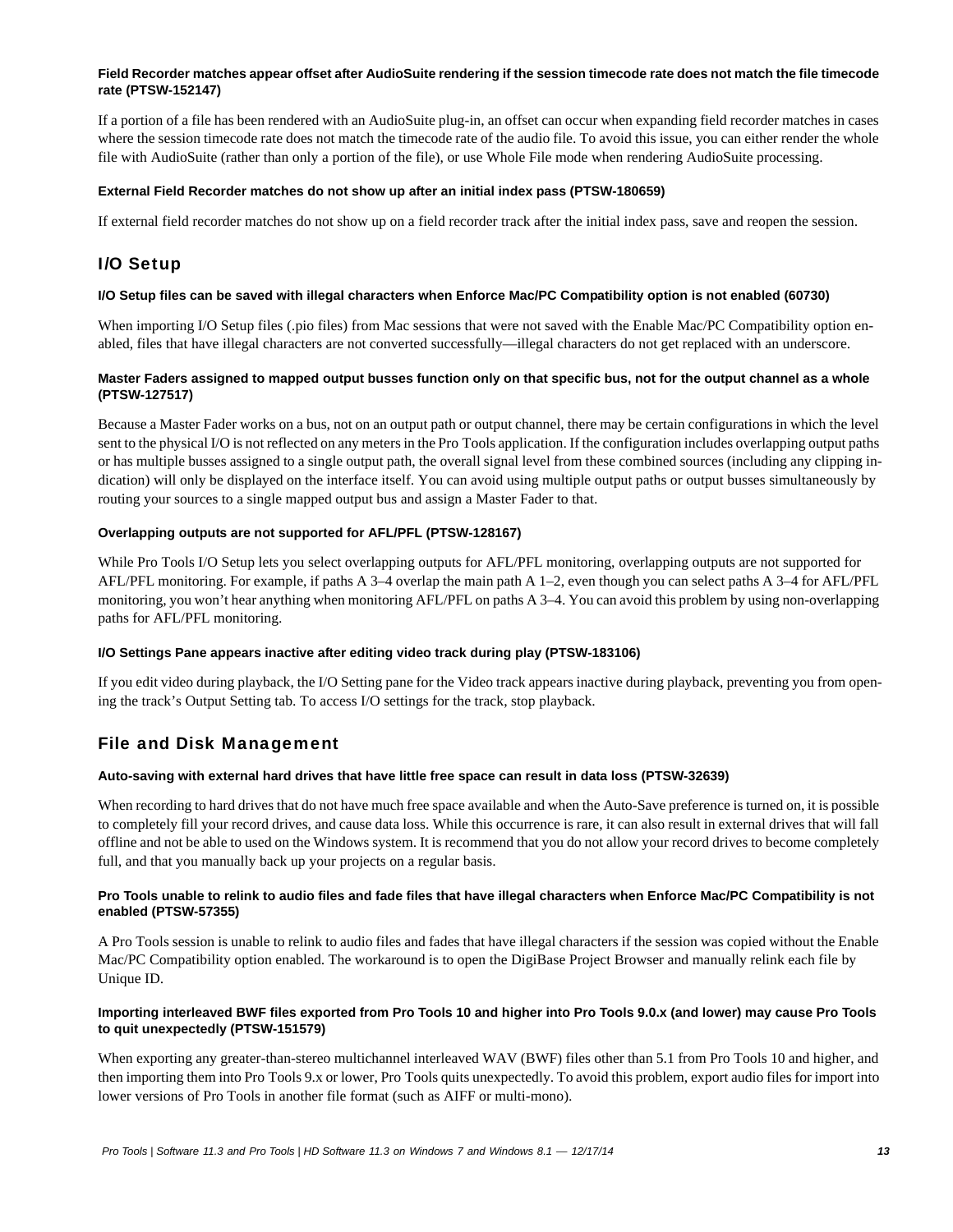#### **Unable to open Mac sessions from Workspace if illegal characters in session name were converted to underscore symbols (PTSW-52463)**

You will not be able to open a Mac session from the Workspace if the session name contains illegal characters that were converted to underscores. The workaround is to open the session using the File > Open command.

#### **Multiple files with the same name do not relink properly when Save Copy In command is used with Preserve Folder Hierarchy option (PTSW-28069)**

When saving a session copy with Preserve Folder Hierarchy checked, files with the same name may not relink properly when using Manual Relink. When opening the session copy, use Automatically Relink to locate the correct files. If the session has already been opened using Manual Relink and some files are still offline, select Relink Offline in the Project Browser to manually relink the remaining files.

#### **Missing files when opening a session created by a lower version of Pro Tools (37572)**

When opening some sessions created by a lower version of Pro Tools, some files may be missing. You should be able to relink these files in the Relink window by Name and Duration. In some cases Match Format may not result in found links.

#### **After Relinking files the Relink window does not retain its "revealed/open" status (PTSW-178130)**

Although the checkbox remains selected, the reveal status of volumes is not retained if the Relink window is automatically reopened. Be sure to reveal the volumes so that the enabled checkboxes are visible in order to reliably relink to missing files.

#### **"Access Violation" on playback of read-only sessions**

Pressing play in a session recently restored from CD-ROM may result in a dialog stating "Access Violation." This happens if the session (and its audio files) are marked with the Read-Only flag. If you do not know how to remove the Read-Only flag from your files, please consult Windows Help.

#### **Unable to create a session when navigating through the Windows 7 Libraries directory (PTSW-133266)**

When creating a session in Pro Tools, if you navigate to the location where you want to save the session through the Windows 7 Libraries directory path, you will be unable to create the session. To avoid this problem, navigate to the location where you want to save the session through another directory path, such as Drive:\Users\User Name\My Documents\... .

#### **When relinking audio files, mismatched channel widths are not found (PTSW-189868)**

When relinking audio files, it is possible to link files with different channel widths. This is not a supported workflow and may have unpredictable results. Ensure that the channel width of linked files match the channel widths of clips in the session to avoid this issue.

### Elastic Audio

#### **When opening legacy sessions (Pro Tools 9 and lower) in Pro Tools 10 and higher, any rendered Elastic Audio clips are automatically re-rendered (PTSW-139989)**

Rendered Elastic Audio clips created in legacy sessions need to be re-rendered for use in Pro Tools 10 and higher. Re-render of these files occurs automatically when the session is opened in Pro Tools 10 and higher.

#### **Fades on Elastic Audio-enabled tracks may not regenerate when opening sessions created with Pro Tools 10 and higher in Pro Tools 9.0.x (PTSW-152949)**

When saving a copy of a Pro Tools 10 or higher session to v7-v9 and opening the copy in Pro Tools 9.x, some fades might not be regenerated even if you select the option to re-generate fades without searching. If this happens, closing and re-opening the session causes the missing fades to regenerate.

#### **Maintaining phase coherency with Elastic Audio pitch processing (PTSW-20602)**

When there is Elastic Audio Pitch processing enabled on a track, switching from Polyphonic, Rhythmic, or X-Form to Monophonic or Varispeed can disrupt phase coherency. To preserve phase coherency in this case, be sure to clear all Elastic Audio Pitch processing from the track before switching to the Monophonic or Varispeed algorithm.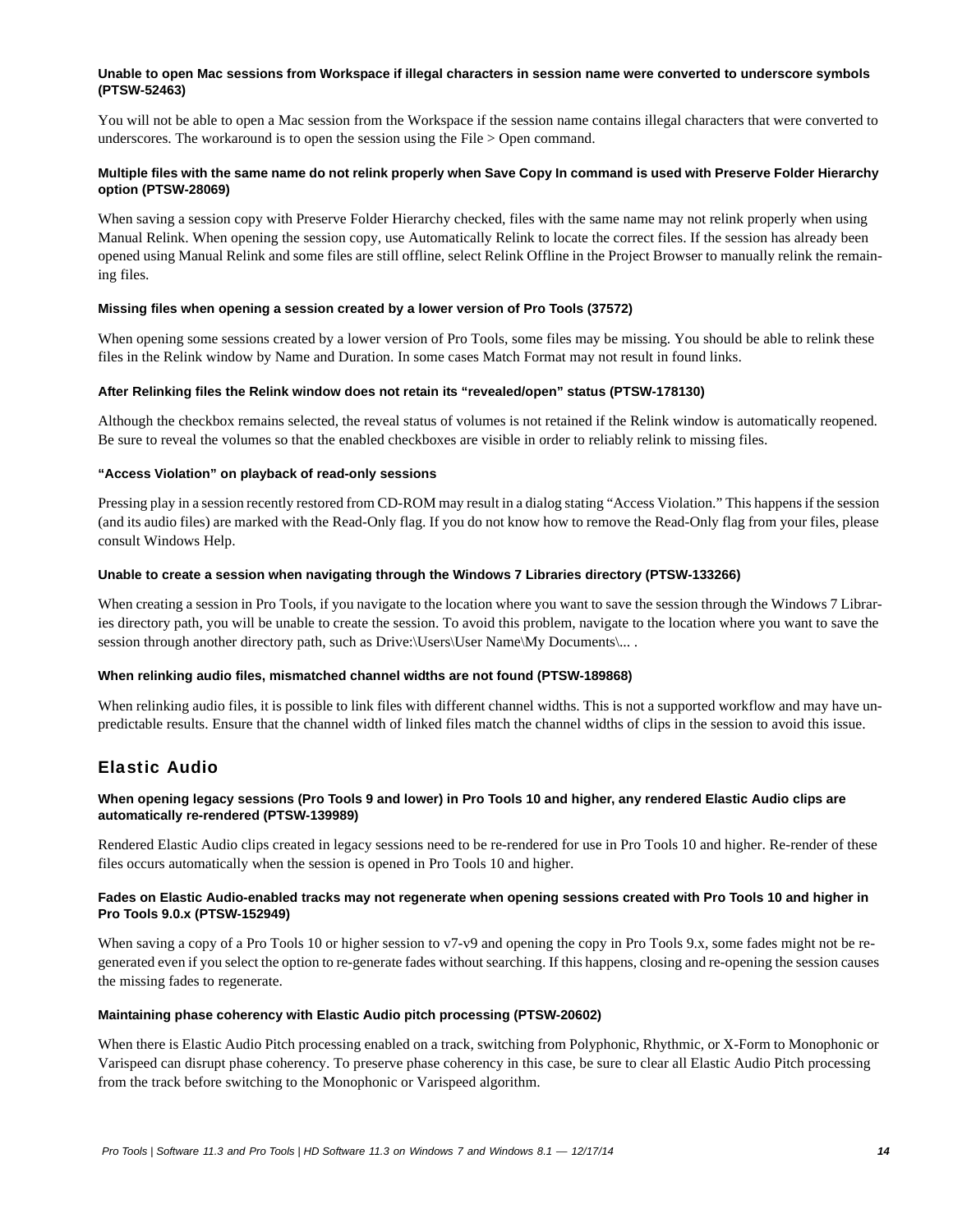#### **Drift in an audio file may occur when using Elastic Audio and the Monophonic or X-Form algorithms (PTSW-33768)**

Drift in an audio clip may occur when using elastic audio depending on how much the clips is expanded or compressed when using the Monophonic algorithm. If you are using elastic audio with material that contains transient information in it that you would like to keep from drifting, you should use the Polyphonic or Rhythmic algorithms.

#### **Displayed timebase is incorrect after importing Elastic Audio tracks (PTSW-46897)**

The incorrect timebase is displayed after importing Elastic Audio tracks to existing tracks with opposite timebase. You will need to manually select the correct timebase for the affected tracks.

#### **Elastic Audio clips on Playlist lanes are not rendered (PTSW-47311)**

In Playlists View, any Elastic Audio clips on Playlist lanes are not rendered (waveform is "off-line") when changing the track's Elastic Audio processing from Real-Time to Rendered. Using the object grabber to select any off-line clips, promoting them to the main playlist or copying and pasting the clips in place will render using the selected Elastic Audio algorithm.

#### **Cannot import Elastic Audio tracks with the Consolidate From Source Media option (PTSW-33894)**

Use Copy from Source Media to import Elastic Audio tracks.

### MIDI

#### **Versions of Sibelius lower than 7.5 do not launch when using the Send to Sibelius command (PTSW-24193, SIB-164)**

When you first install any of the supported Sibelius packages (Sibelius, Sibelius First, or Sibelius Student), the Send to Sibelius command in Pro Tools will return a false error stating that Sibelius is not installed in the system. To avoid this problem, launch Sibelius manually and create a score document. This will only needs to be done once, after which the Send to Sibelius command should function properly.

#### **When using Import Session Data on a MIDI track with Real-Time Properties enabled and set to using diatonic transposition, transposition is based on the first key signature in the session only (PTSW-49297)**

When importing session data from a session that includes multiple key signatures and a MIDI or Instrument track with the "Transpose in Key" Real-Time property enabled, the transposition will be based only on the first key in the session. This can be corrected by toggling the Real-Time Properties off and on, at which point the diatonic transposition will be correct for each key.

#### **Unavailable MIDI input paths for MIDI and Instrument tracks are not indicated (PTSW-46839)**

The device or path name for MIDI Input on MIDI and Instrument tracks is not italicized and grayed out when opening a session on a system where the device or path are not actually present.

### Plug-Ins

*For known issues about specific plug-ins, see the Audio Plug-ins Read Me.*

#### **AudioSuite and Clip Groups (PTSW-57457)**

AudioSuite plug-ins handle Clip Groups in the Clip List slightly differently than audio files. With audio files, an AudioSuite process can be applied to all copies of a unique audio file which appear in your session by selecting your target as Clip List in the AudioSuite plugin window and selecting Use in Playlist. However, if your target is set to Clip List in the AudioSuite plug-in window while you have a Clip Group selected, Pro Tools does not recognize the Clip Group as processable audio and will present a No Audio was Selected error. This is because a clip group is not treated as audio until it is actually used in a track.

To apply an AudioSuite process to all copies of a Clip Group in a session at once, do the following:

- **1** Select the Clip Group to be processed.
- **2** From the Clip List menu, select Ungroup All. All elements of the group will remain selected.
- **3** Perform AudioSuite processing.
- **4** From the Clip List menu, select Regroup.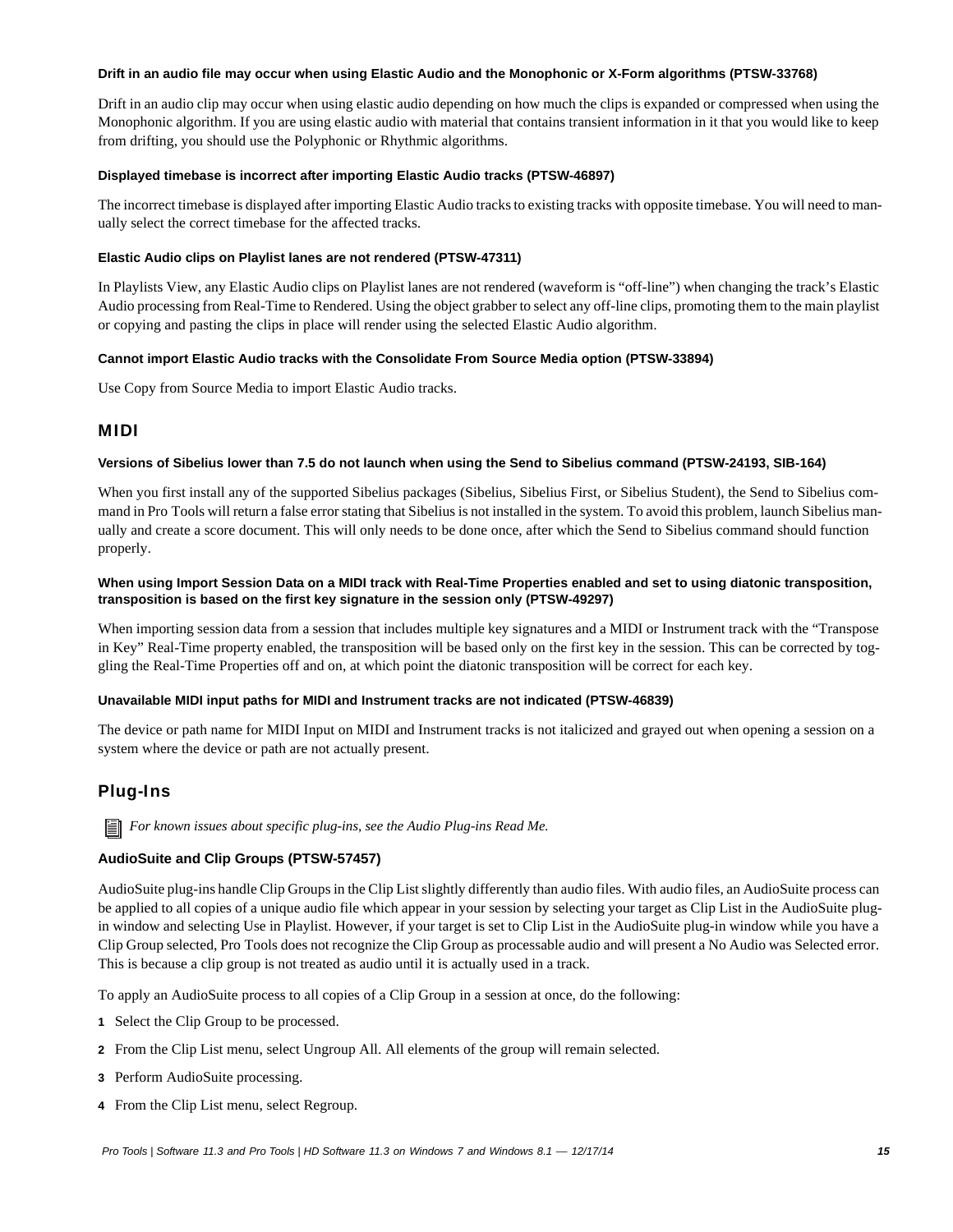**5** When prompted, select Modify to apply the AudioSuite Process to all copies of the Clip Group in the session, or Copy to apply it only to the selected Clip Group.

#### **Plug-In Find and Relink with file types not supported by Pro Tools (111704)**

Find and Relink will not be triggered by plug-ins in situations where plug-ins are missing links to file types that are not natively supported by Pro Tools (such as REX files). To have full Plug-in Find and Relink support, the file types used by plug-ins must also be supported by Pro Tools.

#### **MIDI outputs to some software synthesizer plug-ins are italicized in cross-platform sessions (PTSW-33965)**

With some software synthesizers, MIDI output ports show up italicized when opening a session on a different computer platform than the session was created on until you re-assign the outputs.

### HDX Systems

#### **Pro Tools does not play back when an invalid sync source is selected on SYNC HD (Word Clock or AES/EBU) (PTSW-156651)**

When attempting to initiate playback, playback will fail if a SYNC HD is connected to an HDX card and an Avid audio interface with no connections to either the word clock or AES/EBU ports. Ensure that the clock is set to a working clock source to resolve this issue.

#### **In Avid DigiTest, the reported slot number may not correspond to the physical slot number in the computer (PTSW-155373)**

In Avid DigiTest, the slot number reported for HDX cards starts from 0 on up. For example, "Slot 1" does not necessarily correlate to the first physical slot in the machine. If you have an HDX card that is having problems, match the Serial Number ID on the back of the card with the Serial Number ID displayed on the Slot Info page in Avid DigiTest.

#### **Audio stops in certain circumstances with multi-card HDX systems (PTSW-158701 and PTSW-157600)**

Signal routing issues are known to occur with HDX systems on HP Z800 Workstations. To resolve these issues, run HP Performance Advisor software after installing Pro Tools, and load the Avid optimized settings.

#### **Corrupted audio when bus recording (signal inverts every 8 samples) (PTSW-158063)**

HP Z800 workstations can drop samples while recording when an HDX card is present in PCIe Slot #3 (connected to the Southbridge). This recording problem is resolved by updating the HP Z800 to the latest BIOS (3.54). Use the HP Performance advisor to update your machine before or after installing your HDX card(s).

### HD Native Systems

#### **Audible pops and clicks when changing buffer sizes (PTSW-125715)**

Pops and clicks may occur when changing the Hardware Buffer Size (H/W Buffer Size) in the Playback Engine dialog while monitoring live audio through HD Native hardware. Avid recommends not changing the Hardware Buffer Size while monitoring live audio to avoid this problem. If you must change the Hardware Buffer Size while monitoring live audio, be sure to lower the monitoring volume to avoid any possible damage to your speakers.

### Control Surfaces

#### **Trim Scrub and Trim Shuttle don't work on clips with fades (PTSW-46911)**

If a clip has fades, Trim Scrub and Trim Shuttle don't work when trying to trim using a control surface. To work around this problem, remove any fades on the clip, then execute the Trim Scrub or Trim Shuttle, and then restore the fades.

#### **Used HW output path indication (PTSW-17559)**

In Assign Matrix, Insert mode the used HW output path will not have amber background indicating that it's already assigned after switching to a different insert on the same track.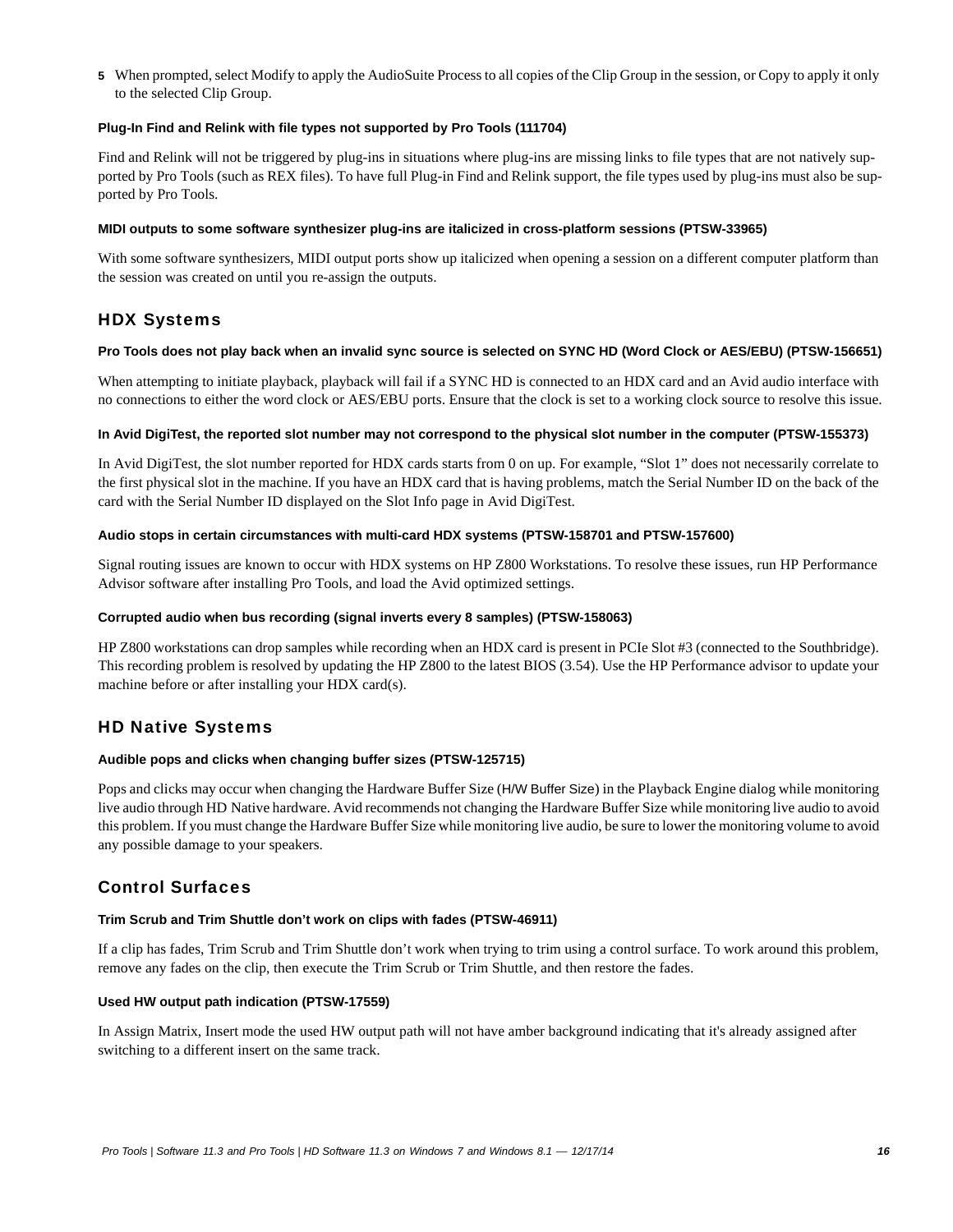#### **Color indication on plug-in controls in Learn mode (PTSW-18480)**

When a plug-in is in Learn mode and the track with this plug-in is not focused on the main ICON unit, all automation LEDs in the plug-in window will be red if the track is in one of auto write modes. This conflicts with red color indication on the plug-in control, which is armed for mapping. The workaround is to set the track with plug-ins to Read automation mode.

#### **Send/Pan mode on D-Command for Sends F–J (PTSW-50046)**

In Pro Tools 7.3 and higher, if you save a session on D-Command which is in Send/Pan mode for Sends F-J, the session will open in previous versions of Pro Tools with the channel fader controlling that Send level, as if in Flip mode. To avoid this, open the same session in Pro Tools 7.4, take the session out of Send/Pan mode, and re-save the session.

#### **SignalTools meter ballistics on control surfaces (PTSW-52799)**

SignalTools RMS, VU, BBC, Nordic and DIN meters will display inaccurate decay times when viewed on a control surface. Unaffected types are Peak, VENUE, and Peak + RMS, which only reports the Peak meter to the control surface. The attack times of the affected meters are not affected, only the decay times. All meter types display accurately in the plug-in window.

#### **Channel Strip plug-in Expander/Gate meters appear in the Compressor/Limiter meter instead of in the Expander/Gate meter in D-Control Dynamics section (Main Unit) (PTSW-150897)**

The Avid Channel Strip plug-in uses shared meters for Expander/Gate and Compressor/Limiter processing. Because of this, both Expander/Gate and Compressor/Limiter metering appear only in the Compressor/Limiter meter in D-Control Dynamics Section (Main Unit).

#### **Pro Tools transport must be stopped when recalibrating ICON faders (PTSW-54678)**

The transport in Pro Tools must be stopped when recalibrating faders on D-Command and D-Control. If one or more faders need calibration do the following: Stop playback, enter Utility mode, press TEST, press FADER, and press RECAL. After recalibrating faders. exit Utility mode.

#### **The Edit and Mix windows do not follow banking on EUCON control surfaces (PTSW-133466)**

When the Edit Window Follows Bank Selection and/or the Mix Window Follows Bank Selection preferences are enabled in Pro Tools (Setup > Preferences > Mixing), after banking your EUCON controller, neither the Edit nor Mix window scroll to follow. You will have to manually change the view of the Edit or Mix windows to see the tracks that correspond to the EUCON controller if they are off screen.

### Video

#### **High CPU usage with video playback set to Pillarbox/Letterbox versus stretched video (UME-946/UME-971)**

If the height and width dimensions of your picture do not match the aspect ratio of the video window, by default, the picture will be stretched to match the video window. To maintain the native aspect ratio of the picture, Right-click in the video window and select Pillarbox/Letterbox. This setting scales the picture to the largest possible size while maintaining its native aspect ratio.

#### **Playback of QuickTime video in Pro Tools may stutter or drop frames**

When monitoring QuickTime playback in the Pro Tools Video Window on the computer screen, the video image may stutter or drop frames. To improve results with QuickTime playback, try any of the following:

- Disable Continuous Scrolling.
- Close unnecessary UI windows.
- Try using the DNxHD codec.
- A second Pro Tools, Media Composer, or Symphony DX Video Satellite option offers guaranteed performance for Avid video playback with a primary HDX or HD Native system.

#### **Unsupported QuickTime video formats (PTSW-52140, PTSW-52155, PTSW-52157)**

Several video formats supported in QuickTime are not supported in Pro Tools. These include .DivX, .flc, .m4v and .3gp format movies. Attempting to import these will generate errors or will fail to import.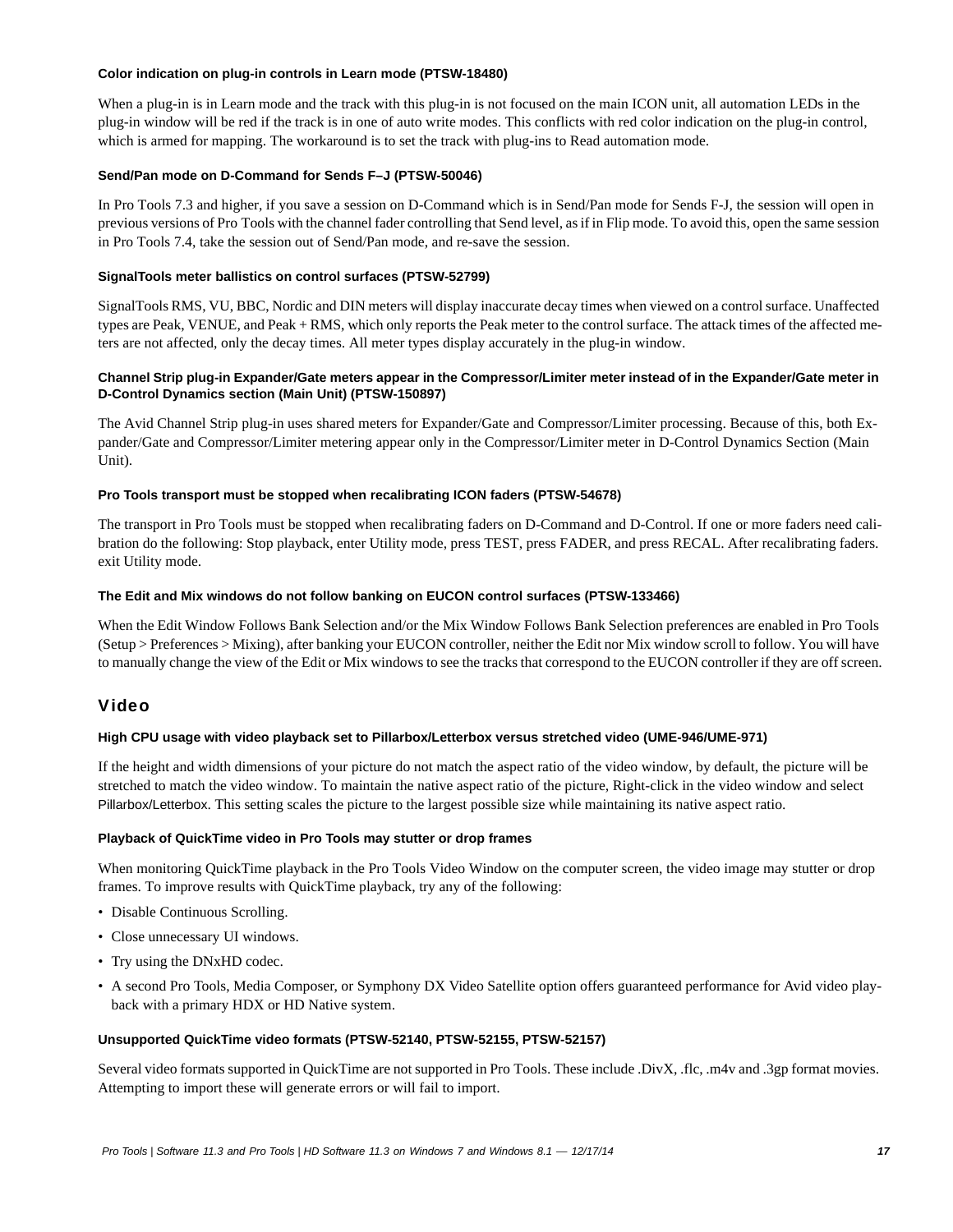#### **QuickTime files that contain multiple CODECs may not import (UME-835)**

If the Pro Tools tells you that a file cannot be imported because it may be unsupported, check to see if the file contains more than one CODEC. This can be done by opening the file in QuickTime player and examining the file properties. QuickTime files that contain more than one CODEC are not officially supported for import into Pro Tools.

#### **Closing the QuickTime window during session playback may result in –9092 errors that stop playback (PTSW-162502)**

To avoid this issue, try increasing the number of CPU Cores available for Pro Tools processing and/or raise the H/W Buffer Size in the Pro Tools Playback Engine dialog.

#### **"Error reading video in the QuickTime files" when importing some MPEG 1 and 2 video files in Pro Tools (PTSW-178017)**

Some MPEG1 and MPEG2 files cannot be opened by Avid applications, including Pro Tools. Transcode these files to one of our primary CODEC such as DNxHD or AppleProRes for use in Pro Tools to avoid this issue.

#### **MPEG-1 and MPEG-2 video freezes at edit points (79182)**

Editing MPEG-1 & MPEG-2 video is not officially supported. If you experience this problem, try switching playback to the Video window, or convert the movie to a supported format using a 3rd party application. Removing the audio from an MPEG-1 or MPEG-2 movie with a 3rd party application may also fix the problem.

#### **3G2 file extension is not supported for video import (PTSW-178015)**

Pro Tools 11 provides support for the .3GP file type extension for video import. These are video files often created on mobile phones. The second generation of this format uses the file extension of .3G2. Files with the .3G2 file extension will be filtered out as unavailable for video import. These .3G2 files may be available for import if their file extension manually changed to .3GP. If the files remain unavailable for import after changing their extension, they will need to be converted to an explicitly supported format such as DNxHD or AppleProRes for use in Pro Tools.

#### **Audio and video will not stay in sync when using ASIO4ALL (PTSW-179261)**

When ASIO4ALL is selected as the Pro Tools Playback Engine, video may drift out of sync and even drop frames. To avoid this, use a supported Avid audio interface.

#### **Video pull factor may become invalid when video hardware is enabled (PTSW-180554)**

If a software video pull factor of 0.1% is set while video hardware is disabled, enabling the video hardware may create an illegal pull setting. Video hardware only supports 0.1% pull ups at 24pPAL rates, and 0.1% pull downs at 25pPAL rates. If the pull rate is set to 0.1% at any other rate while video hardware is enabled, manually select an available option from the pull menu, which may be "none."

#### **The Project Type does not change to reflect the new project rate after a pull factor is applied to video (PTSW-179896)**

When video is pulled, the Project Type selector does not change to match the resulting project rate. This is because the fundamental rate of the project does not change. The Avid Video Engine continues to reference the fundamental rate while applying the selected pull factor.

#### **Media Composer 6.5 Video Satellite not seen by Pro Tools (PTSW-183505)**

Media Composer 6.5 does not appear as a Video Satellite when used with Pro Tools 11. A Media Composer 6.5.x patch is required to run Media Composer with Pro Tools 11 in this configuration. Visit *www.avid.com* for Media Composer 6.5 updates.

#### **Video may not stay in sync when video hardware is attached and Pro Tools is locked to an external clock (PTSW-178722)**

If both Pro Tools and an attached video peripheral are each resolved to an external clock, but the clock is not derived from the same source, video will not stay in sync. An example of this would be if the video peripheral is locked to black burst, and the audio peripheral is locked to an audio clock not derived from the same video black burst, such as SPDIF. In this scenario, setting the video peripheral to lock to its own internal clock will allow Pro Tools to compensate for video drift over time.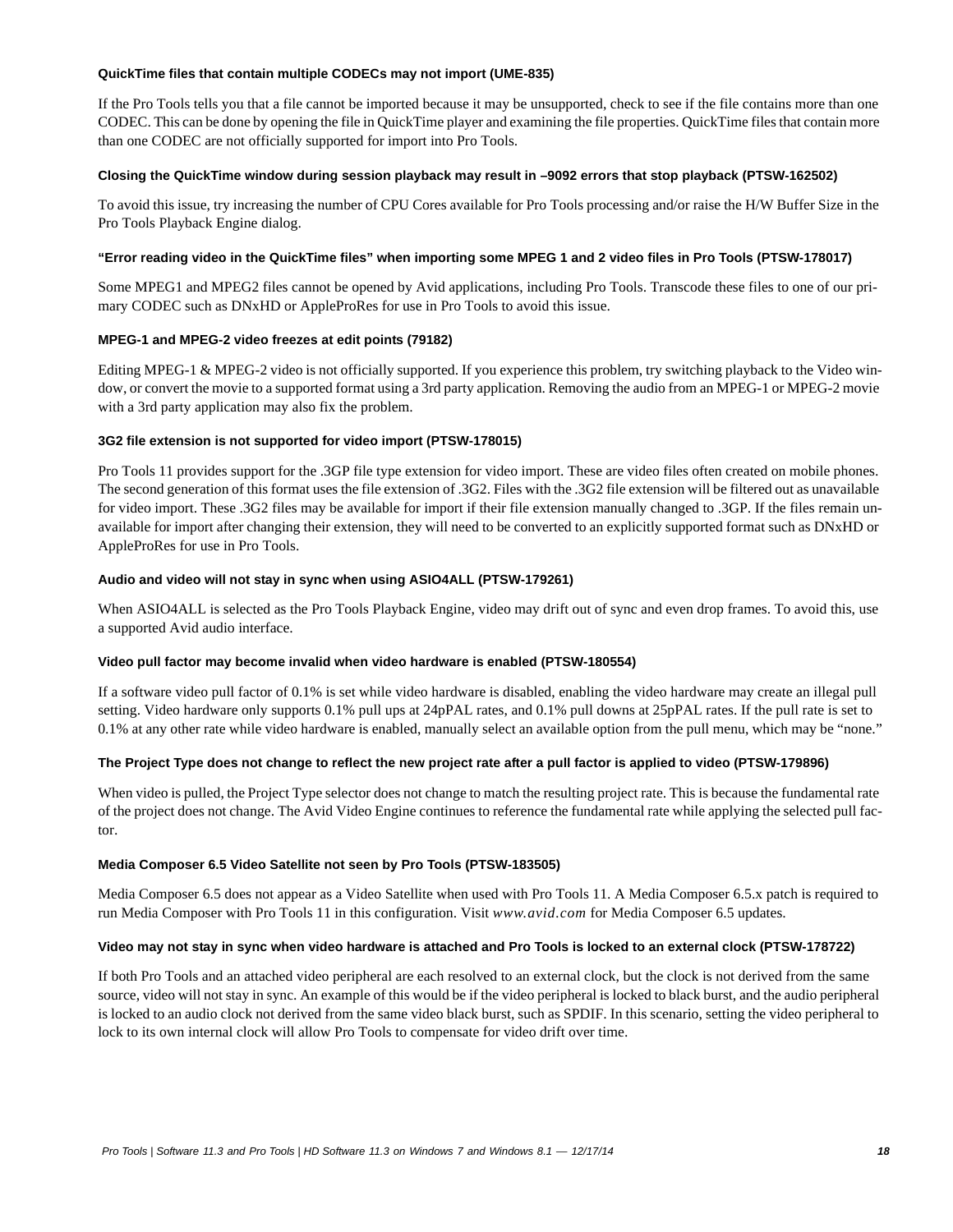# Third-Party Video Peripherals

The following issues may occur with third-party video hardware. Please contact your hardware vendor for support.

 In some cases, video will not stay in sync over time if the video peripheral is not, or cannot, lock to video reference. If you experience this, a workaround is to set the Pro Tools clock to internal. This will cause the video peripheral to slew overtime and stay in sync with Pro Tools. (THPV-2)

 With some peripherals video playback will be one frame out of sync with Pro Tools audio. To compensate for this, choose Setup > Video Sync Offset and enter a 1 frame offset. (THPV-9)

 Some video peripherals will lose AV Sync when playback is attempted from a 9-pin controller when linked with other Pro Tools or Media Composer Satellites. To avoid this issue, attach the 9-pin controller to a Pro Tools Satellite that does not have a third-party video peripheral attached. (THPV-11)

 With some video peripherals, the video output will be scrambled when video is not loaded in Pro Tools, or when the video peripheral is disabled. (THPV-13)

### Synchronization and Machine Control

#### **Recording with serial timecode (PTSW-63013, PTSW-60432)**

Occasionally, it is possible for the Tascam DA-98 servo lock bit behavior to cause Pro Tools to think the DA-98 is servo locked before it actually is. This could cause a synchronization offset when Pro Tools locked to serial timecode generated from a DA-98. Pro Tools will now handle these cases, but if you experience this problem, try increasing the amount of frames to 10 in the "Delay before locking to Timecode" preference.

#### **The "Machine Cues Intelligently" preference should not be used with non-linear decks (46200)**

Pro Tools overshoots and posts an "Error Cueing Machine" dialog if the Machine Cues Intelligently preference is checked when using non-linear playback devices.

### Video Satellite

#### **Pro Tools and Media Composer Video Satellite Quit Unexpectedly when Disconnecting an Additional Pro Tools System During Playback (PTSW-23142)**

When multiple Pro Tools systems are connected via Satellite Link in conjunction with a Video Satellite, always stop playback before disconnecting any of the systems.

#### **"Pro Tools Cannot Currently Play" Error (Item # UDevC00116083)**

In a Video Satellite configuration, when the system is sitting idle, Media Composer may post the dialog, "Pro Tools cannot currently play, is online with Machine Control, or is in Transport = Remote Mode. Please resolve the issue with the Pro Tools system and try again." To avoid this problem, link the Video Satellite from the Pro Tools Administrator system rather than from Media Composer.

#### **Media Composer Video Satellite cannot be enabled when Pro Tools is co-installed on the same computer (UME-956)**

When Media Composer and Pro Tools are co-installed on the same computer, that system cannot be used as a Video Satellite. To use the computer as a Video Satellite, uninstall Pro Tools and re-install Media Composer.

#### **23.976 or 24 fps Sequence Start Time Ending In Digits Other than ":00" Causes Time Code Offset**

Media Composer uses NTSC or PAL time code when setting the sequence start time regardless of the format selected by the user for display. When you are working on a video satellite project at 23.976 or 24 fps, a Media Composer sequence with a start time that ends in a value other than :*00* causes an offset between Pro Tools and Media Composer at the session start. For example, the start time 45:02:10:15 (ending in *:15*) would cause an offset, but the start time 45:02:10:00 (ending in :*00*) would not.

As a workaround, always set your Media Composer sequence start time to a time code value ending in *00*.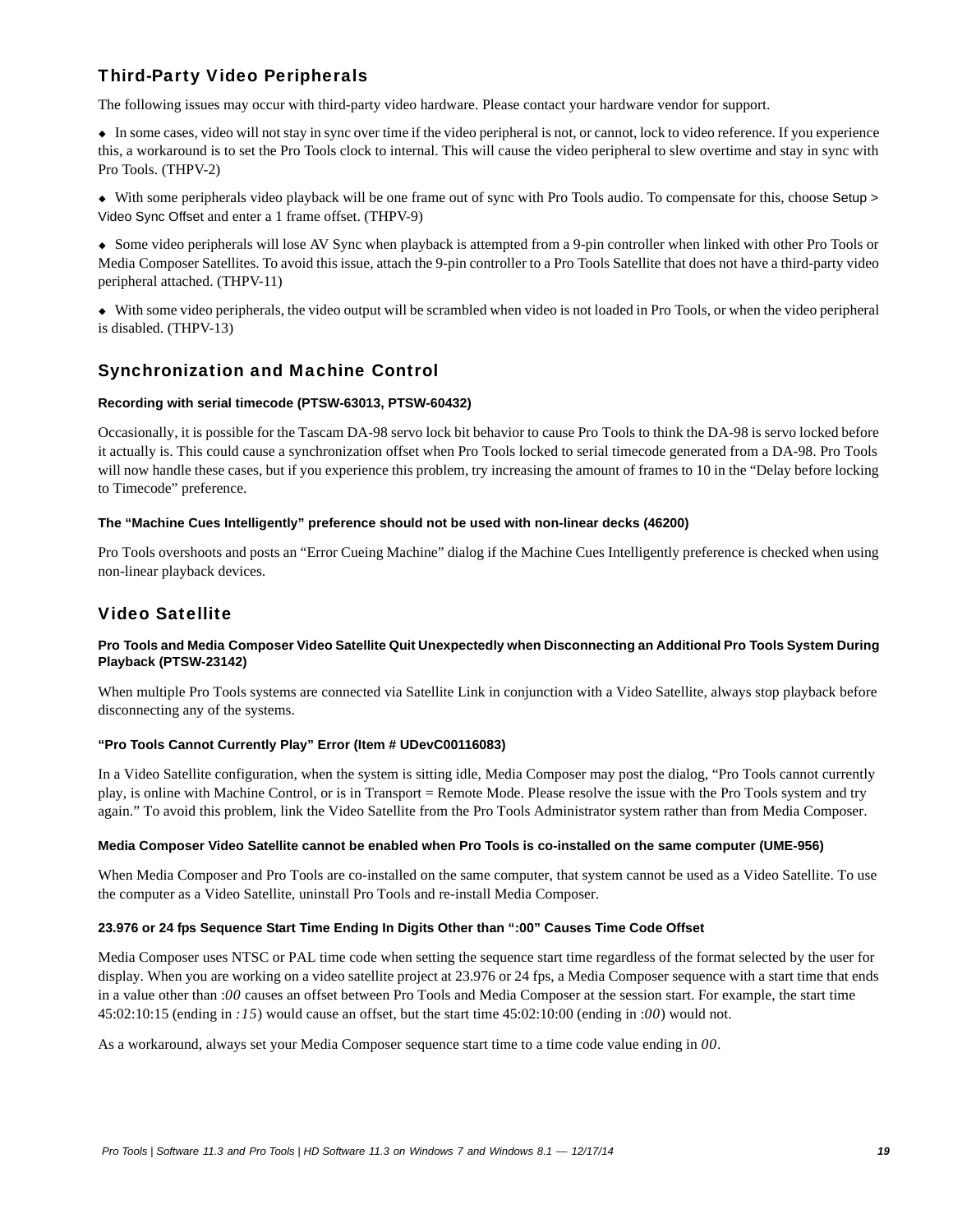#### **Cueing from Media Composer in a 720p Project Causes 1-Frame Offset (Item # 98460)**

In 720p projects, Media Composer counts at 50 or 60 (59.94) progressive fps—depending on the project type—while Pro Tools counts at 25 or 29.97 frames per second. When you cue a sequence from the video satellite in a 720p project, the Pro Tools edit cursor can be offset by as much as one frame.

As a workaround, cue and play back from Pro Tools when working with a 720p project in a video satellite system. This ensures that the two applications are always in sync. It is not possible to cue to odd 50 or 60 frame boundaries (for example, frame 47) from Pro Tools.

#### **Audio and video may drift out of sync In Satellite Mode in certain conditions (Items # UDevC00090064, UDevC00090078, UDevC00088666, UDevC00089437, UDevC00087542)**

When operating in Satellite mode, audio and video output from Media Composer may drift out of sync by as much as one frame in any of the following conditions:

- When viewing video full screen in 1394 mode. This is due to the difference between the monitor's refresh rate and the video reference rate.
- When the Edit Play Rate of the video differs from the frame rate of the video reference signal. (For example, this occurs with a 24p NTSC project with 23.976 Edit Play Rate and NTSC reference signal.)
- When looping a selection that is not aligned to video frame boundaries in Pro Tools. As a workaround, make your selection in Pro Tools using Grid mode with the Grid value set to 1-frame increments—especially when it is necessary to loop several times without stopping.

### Avid Interplay

#### **Unable connect to Interplay server by entering its IP address (PTSW-173106)**

With Interplay Access 2.7, when importing a sequence from Avid Interplay into Pro Tools, if you try to connect to an Interplay server by entering its IP address, an error message is displayed and the connection fails. To connect to the Interplay server, enter its server name instead of its IP Address. Note that this issue has been corrected with Avid Interplay version 3.0.5.

### General Localization

#### **Relinking using MacDrive Version 6 to open sessions from other platform (PTSW-63606)**

MacDrive version 6 strips the extensions off of files in "Normal Use" mode - you need to use "Backup/File Transfer" mode to avoid having the extensions stripped off. However, "Backup/File Transfer" doesn't work well with multibyte characters, as "International Use" does. "International Use" also strips the extensions, so you either have to not use multibyte characters, or have the trouble with stripping extensions. These used to be separate options in MacDrive 5, but in 6 you can't get one without the other. To get around the stripping extensions, you can do a Relink by ID only, and have it search through all the files to match them up - this is the only workaround.

#### **AAF/OMF sequences with non-English characters import with garbled clip names or won't relink (PTSW-33569, PTSW-99570, PTSW-33826)**

If an AAF/OMF sequence containing files or clip names with non-English characters is exported from a Mac-based Pro Tools 7.3.1 system (or lower), it may not import correctly into Avid Media Composer, or Pro Tools 7.4 and higher systems on Windows or Mac. Conversely, AAF/OMF sequences with non-English characters exported from any Pro Tools 7.4 or higher system (or higher) may not import correctly into a Mac-based Pro Tools 7.3.1 (or lower) system. To relink the files, select "Manually Find and Relink," then deselect all options except "Find by file ID." Clip names may appear garbled.

#### **Inconsistent MIDI performance on Dutch OS with English Pro Tools (59608)**

When running the English version of Pro Tools on Dutch OS, MIDI output can slow down with extended use.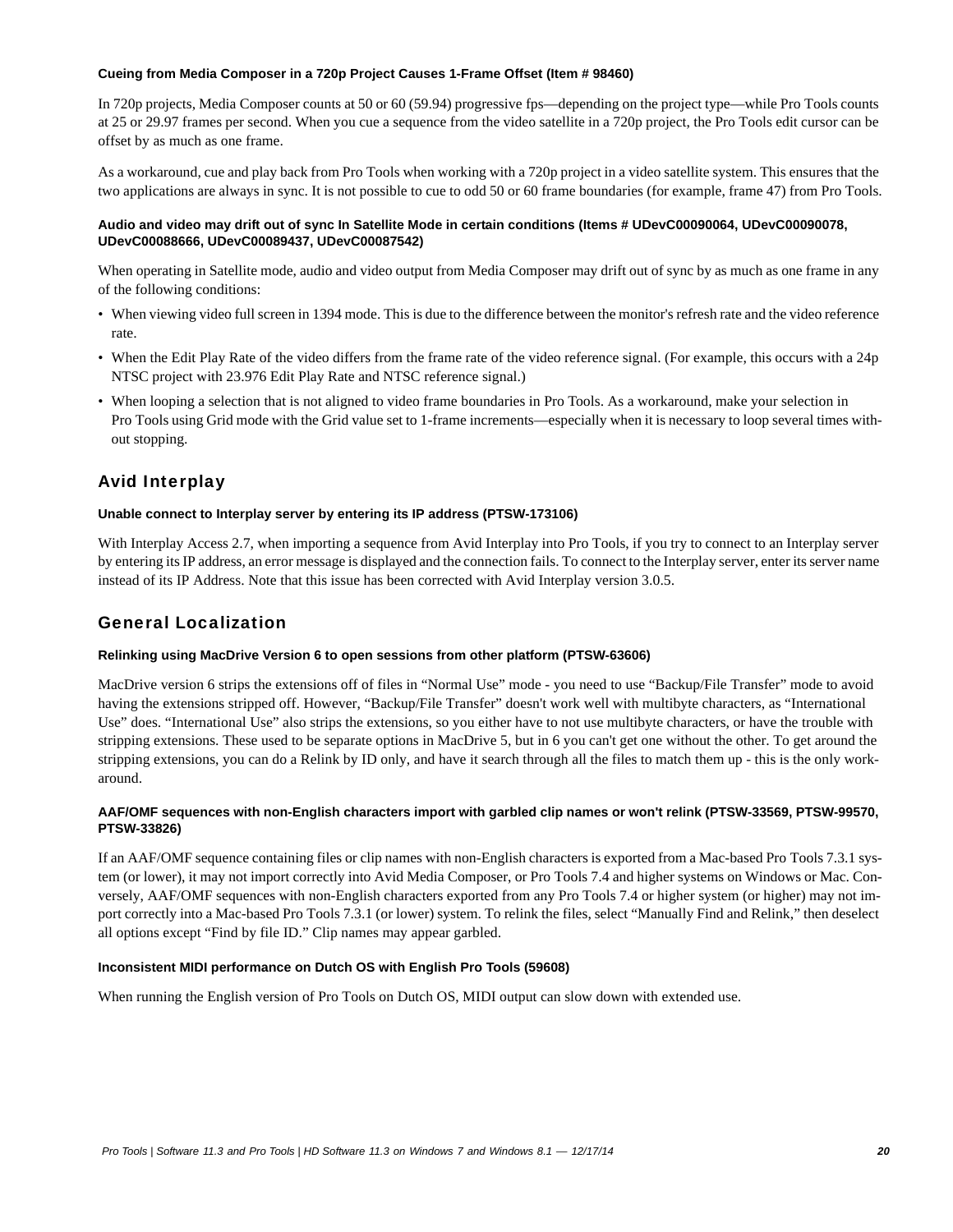### Known Issues with Audio Interfaces

#### **Avid DigiTest firmware updates appear to freeze when DigiTest is not the front-most application (PTSW-138994)**

When clicking outside the Avid DigiTest window, the Graphical User Interface (GUI) may appear to freeze. However, the firmware update will complete successfully. If you encounter this issue, please wait for the firmware upgrade to finish. You will know that the firmware update completed successfully when the GUI becomes responsive again.

#### **When switching audio interfaces, some devices may fail to load proper drivers with the Found New Hardware wizard (PTSW-28118)**

When switching audio interfaces, the Found New Hardware Wizard will sometimes properly identify the device, but then fail to install the needed drivers. If this happens, with the new device connected, go to Add or Remove Programs in the Windows Control Panel, choose the audio interface, select Change, and run a "Repair" install. The driver installation should complete with the Found New Hardware Wizard.

#### **Changing sample rates during a session can cause session to play at a faster or slower speed (56697)**

Changing Sample Rate during a session from the Control Panel for your audio interface can cause the audio to playback at the incorrect speed. Consequently, the data could be unrecoverable afterwards. Before creating a session, set the Sample Rate in the Control Panel for your audio interface and do not make changes thereafter.

### HD OMNI

#### **Noise in the output signal from HD OMNI with digital input (PTSW-1614)**

If HD OMNI is connected to a digital source with a mismatched clock and Sample Rate Conversion (SRC) is not enabled, you will hear noise (including loud "pops") in the output signal. To correct this problem, either enable SRC or ensure that the clock of the digital source and HD OMNI are matched correctly.

#### **HD OMNI front panel Setup menus are unresponsive after Pro Tools quits unexpectedly (PTSW-125692)**

HD OMNI will not automatically recover "stand-alone" mode if Pro Tools quits unexpectedly (or if you disconnect the DigiLink cable from HD OMNI while Pro Tools is running). As a result, some of the SETUP functions accessible from the front panel will be unavailable. Power cycle HD OMNI to recover stand-alone mode.

#### **Graphic redraw problems in the Hardware Setup dialog (PTSW-122690, PTSW-1346, and PTSW-1235)**

When changing the Hardware Setup configuration for HD OMNI, it is possible to encounter graphics redraw problems in some cases. To force a graphics redraw of the Hardware Setup dialog, close and reopen the Hardware Setup dialog.

#### **No sound on output after Hardware reset (PTSW-126575)**

After resetting the HD OMNI interface to the default factory settings using the front panel controls, the HD OMNI interface stops emitting sound in sessions where the outputs are not assigned to the Monitor output path. To correct this problem, press the ALT monitor button to switch to the ALT Monitor path, and then press it again to switch back to the Main Monitor path.

#### **Loss of monitor path with launching Pro Tools with HD OMNI off or disconnected (PTSW-127313)**

When launching Pro Tools and opening I/O Setup after powering off HD OMNI or disconnecting it from the system, the inactive Monitor path is not present in Output tab. You may need to restore the default I/O Settings and remap the corresponding Output Busses.

#### **Output paths are not automatically created in the Output page of the I/O Setup after disabling the corresponding monitor path in the Monitor page of the Hardware Setup, and re-assigning the outputs from "None" to physical outputs in the Main page of the Hardware Setup (PTSW-127559)**

After disabling the Monitor path in the Monitor page of the Hardware Setup and re-assigning the corresponding Outputs from "None" to physical outputs (such as "A 1-2") in the Main Page of the Hardware Setup, these Output paths are not automatically created in the Output Page of the I/O Setup. You will have to manually create the appropriate Output paths in the I/O Setup (or click Default).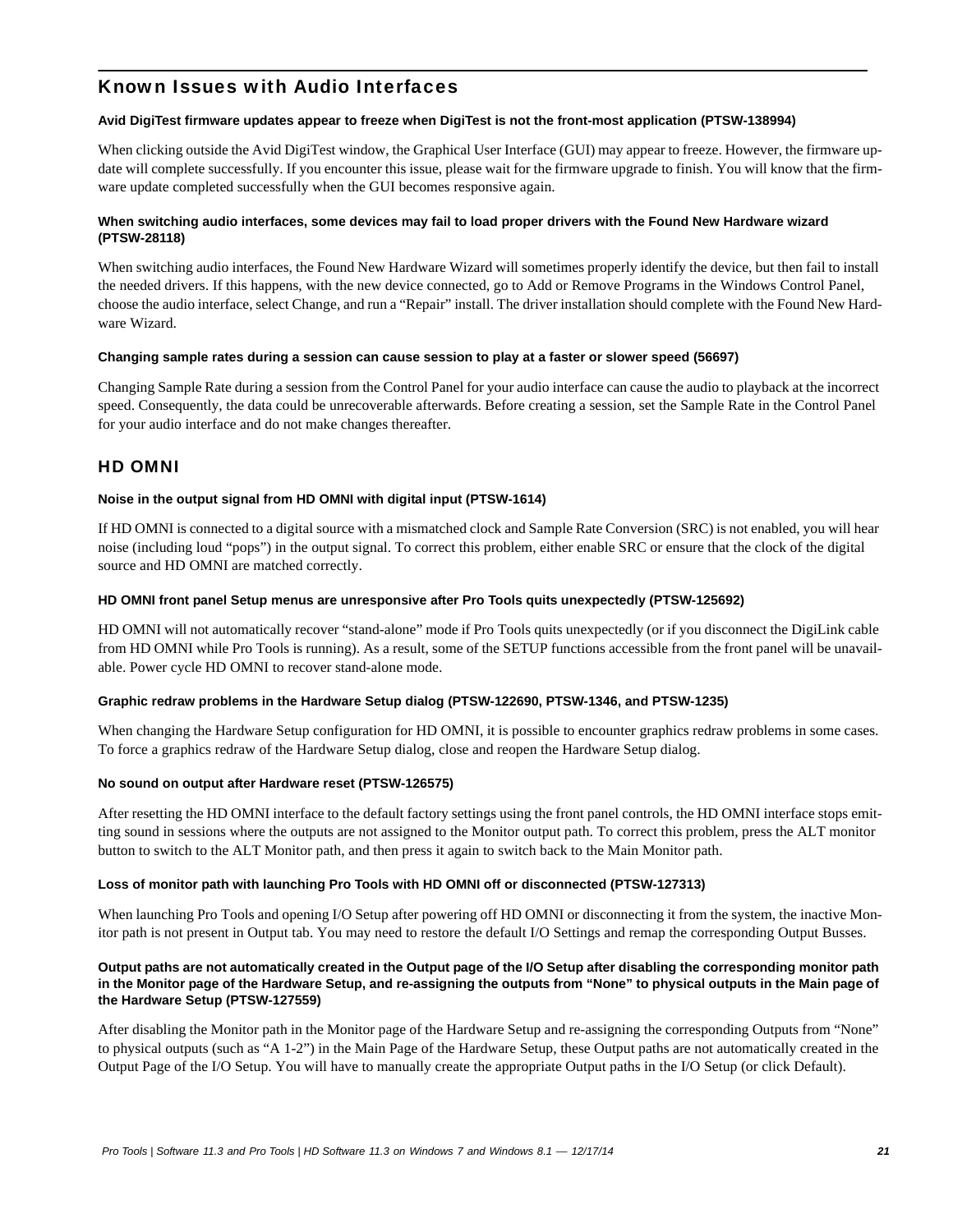#### **Changing monitor path output assignments in the Hardware Setup does not update the output paths in the Output page of the I/O Setup (PTSW-127563)**

When changing Monitor path Output assignments in the Monitor page of the Hardware Setup (such as setting the Monitor path Format to None or assigning the Monitor to different physical outputs), the Output paths in the Output page of the I/O Setup do not reflect the corresponding changes. You will have to manually create the appropriate Output paths in the I/O Setup (or click Default).

#### **When creating new sessions, using the I/O Settings selector can result in unexpected output assignments if HD OMNI has an assigned Monitor path (PTSW-123896)**

If HD OMNI has an assigned Monitor path, Output paths created by the selected I/O Settings option in the New Session dialog may be offset by the channel width of the Monitor path. If this happens, you will have to manually create the appropriate Output paths in the I/O Setup (or click Default).

#### **I/O Setup Bus page erroneously adds Monitor paths (PTSW-127739)**

With both MAIN and ALT Monitor paths declared, toggling one of the CR Monitor paths from the current format to "None" and then back to the starting Monitor format from within the Hardware Setup Monitor page, causes the Bus page in I/O Setup to erroneously add an extra Monitor path with the abbreviation with "(1)." This can happen numerous time and each new Monitor abbreviation increments accordingly.

### Avid Audio Interfaces with ASIO Third Party Client Software

#### **When adjusting the Hardware Buffer Size in a third-party audio application (such as Reason), the Avid Hardware ASIO driver may quit unexpectedly (PTSW-162469, PTSW-154719)**

It is possible to select an unsupported hardware buffer size for some Avid audio interfaces when using third-party ASIO client software (such as Reason or Cubase). To avoid this issue, use the Avid hardware driver control panel to change the hardware buffer size.

### 003 Series Interfaces

#### **Windows Standby Mode and the 003 interfaces (47054)**

Always disconnect 003 interfaces before putting Windows into Standby mode.

#### **Importing .PIM Files on an 003 System with a C|24 (PTSW-46401)**

When importing a custom map .PIM file created on a 003 to another 003 system with a C|24, 003 displays "<No Track>" on the scribble strips instead of staying in Plug-in Edit mode with a restored newly imported Plug-in Map. You will need to switch to another mode on 003 and then re-enter Plug-in Edit mode to correct this.

### Mbox Pro

### **Pro Tools appears unresponsive with Mbox® Pro (PTSW-184498)**

If Pro Tools appears to be unresponsive with Mbox Pro, check to ensure that the Mbox Pro is synchronized to the proper clock source (Setup > Hardware) and that the clock source and your Pro Tools session have matching sample rates. If Mbox Pro encounters a problem with the clock source (such as mismatched sample rates between the clock source and the session), Pro Tools may become unresponsive.

### Mbox 2 Pro

#### **The Mbox 2 Pro driver version 11 does not work with Pro Tools 10.x (PTSW-182163)**

The Mbox 2 Pro driver version 11.0.0 will not work with Pro Tools 10 or lower. Use Mbox 2 Pro driver version 9.0.2 with Pro Tools 10 or lower.

#### **External clock not supported at higher sample rates with Mbox 2 Pro (PTSW-59087, PTSW-59095, PTSW-59097, PTSW-58879)**

Although Mbox 2 Pro supports sample rates of up to 96 kHz, its external clock sources (S/PDIF and Word Clock) are only supported in 44.1 and 48 kHz sample rate sessions.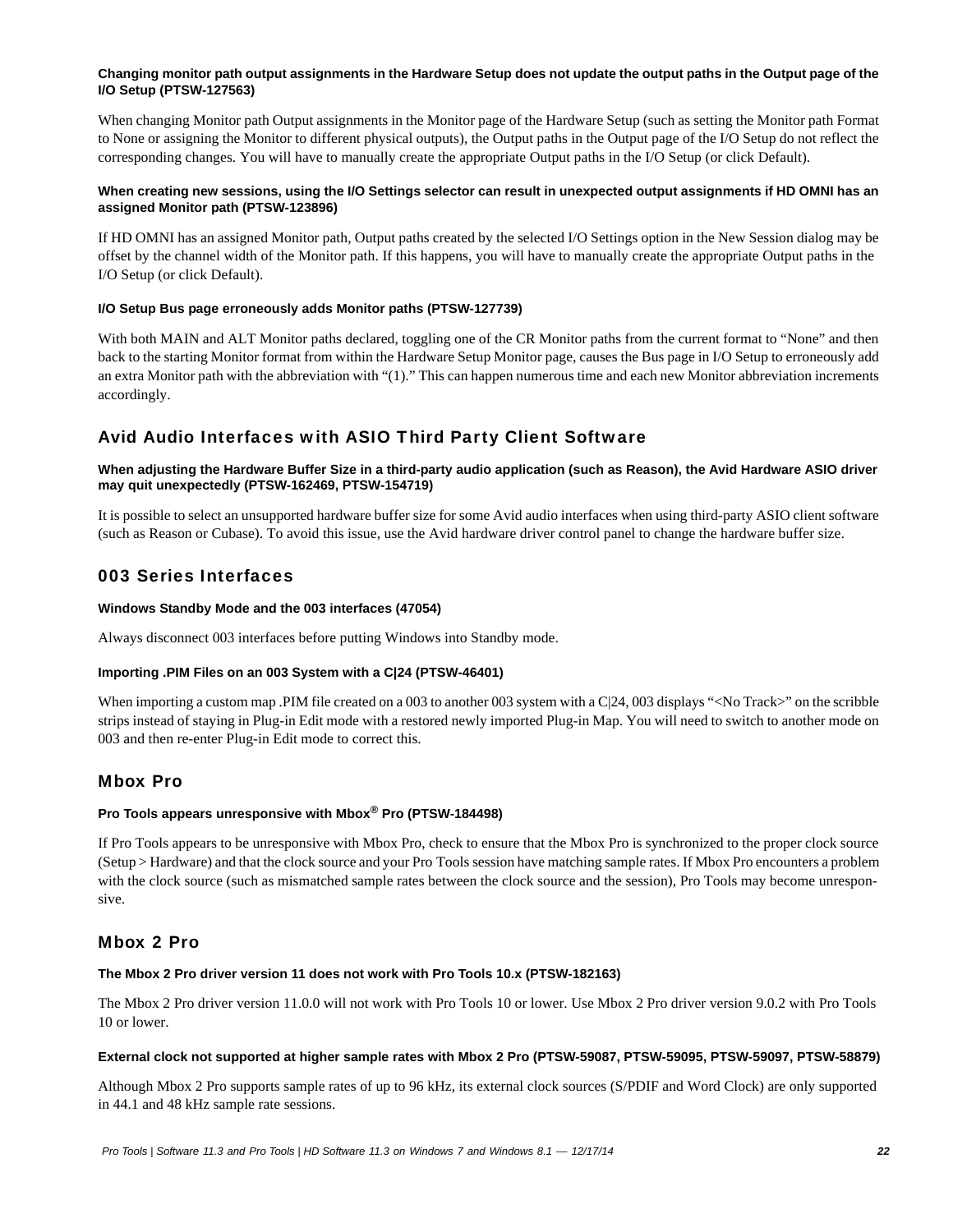#### **Transport disabled after changing sample rate of external sync source (PTSW-58879)**

If the Pro Tools Clock Source is set to S/PDIF or Word Clock, and the sample rate of your external source changes, sync will be lost and you may not be able to play back when sync resumes due to –9092 errors. This is most likely to appear if the sample rate of your external source changes while the Pro Tools transport is moving.

To avoid this condition, make sure your external source is always set to the same sample rate as Mbox 2 Pro, especially during playback.

To correct this condition should it occur, do the following:

- **1** In Pro Tools, choose Setup > Hardware and set the Clock Source to Internal
- **2** Make sure your external sync source is properly connected and at the same sample rate as Mbox 2 Pro.
- **3** In Pro Tools, choose Setup > Hardware and set the Clock Source back to the desired source (S/PDIF, Word Clock, or Internal).

#### **Some machines may encounter "Audio Play Startup Deadline was Missed" errors at HW Buffer size 64 or if "Minimize Additional I/O Latency" is enabled (PTSW-28238)**

On some machines, and with Mbox 2 Pro, enabling "Ignore Errors During Playback/Record" and selecting "Minimize Additional I/O Latency" in the Playback Engine dialog, or running at a HW Buffer size of 64 samples may cause you to encounter "Audio Play Startup Deadline was Missed" errors when starting the transport. This may be compounded if the Mbox 2 Pro is synced to an external clock. If you encounter this, set your clock source to Internal and, if needed, deselect "Minimize Additional I/O Latency" and set the HW Buffer size to 128 or higher.

#### Mbox 2

#### **MBox 2 can have lower track counts on Windows 7 on the HP 8600**

Depending on your CPU, you may need to disable your computer's network cards in order to achieve the maximum possible track counts.

#### **Audio pop through Mbox 2 outputs when enabling/disabling AC-3 Mode (63293)**

In the Mbox 2 Control Panel, checking or unchecking the option for AC-3 produces an audio pop through the analog output.

#### **Mbox 2 does not support sample rates of 49 kHz or Above (63141)**

Mbox 2 does not support sample rates of 49 kHz or above due to the bandwidth limitations of USB 1.1 and the USB Controller. This is only an issue when syncing to an external S/PDIF clock that is pulled up 2% or more above a nominal 48 kHz sample rate.

### ASIO Audio Interfaces

#### **Pops and clicks can occur when using third-party ASIO audio interfaces with Pro Tools (PTSW-132084)**

Note that audible pops and clicks can occur when using some third-party audio interfaces even if Error Suppression is disabled. Try increasing the Hardware Buffer size for the device to avoid this problem.

#### **Pro Tools cannot locate installed ASIO hardware on launch (PTSW-132125)**

There are known issues with some third-party ASIO devices not being recognized by Pro Tools 10.x. For a list of third-party hardware compatibility issues, please visit *www.avid.com/compatibility*.